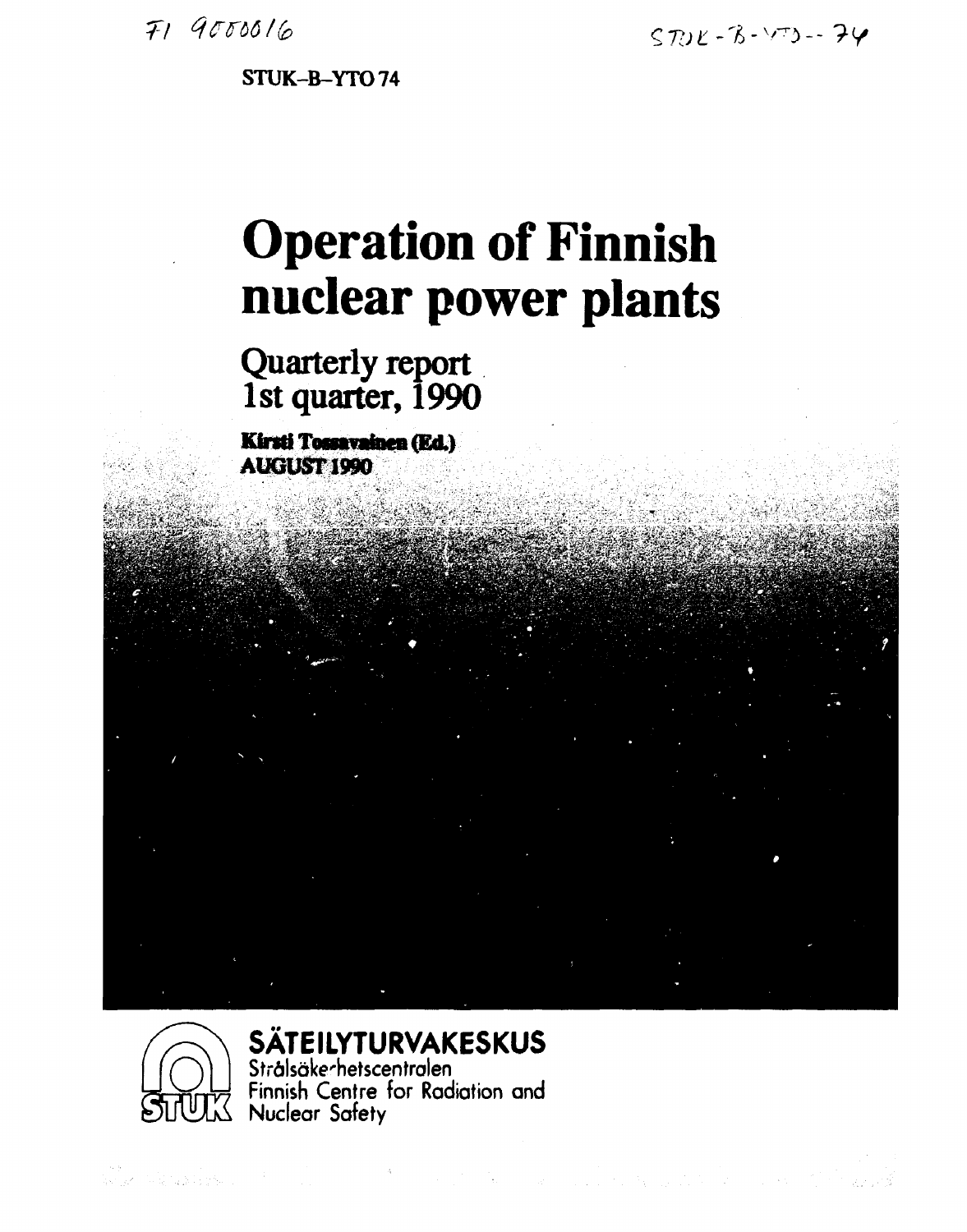**STUK-B-YTO74 . AUGUST 1990** 

# **Operation of Finnish nuclear power plants**

**Quarterly report 1st quarter, 1990** 

**Kirsti Tossavainen (Ed.) Department of Nuclear Safety** 

**FINNISH CENTRE FOR ANDIATION AND NUCLEAR SAFETY P.O.BOX268 SF-00101 HELSINKI Finland Tel. +358 070821**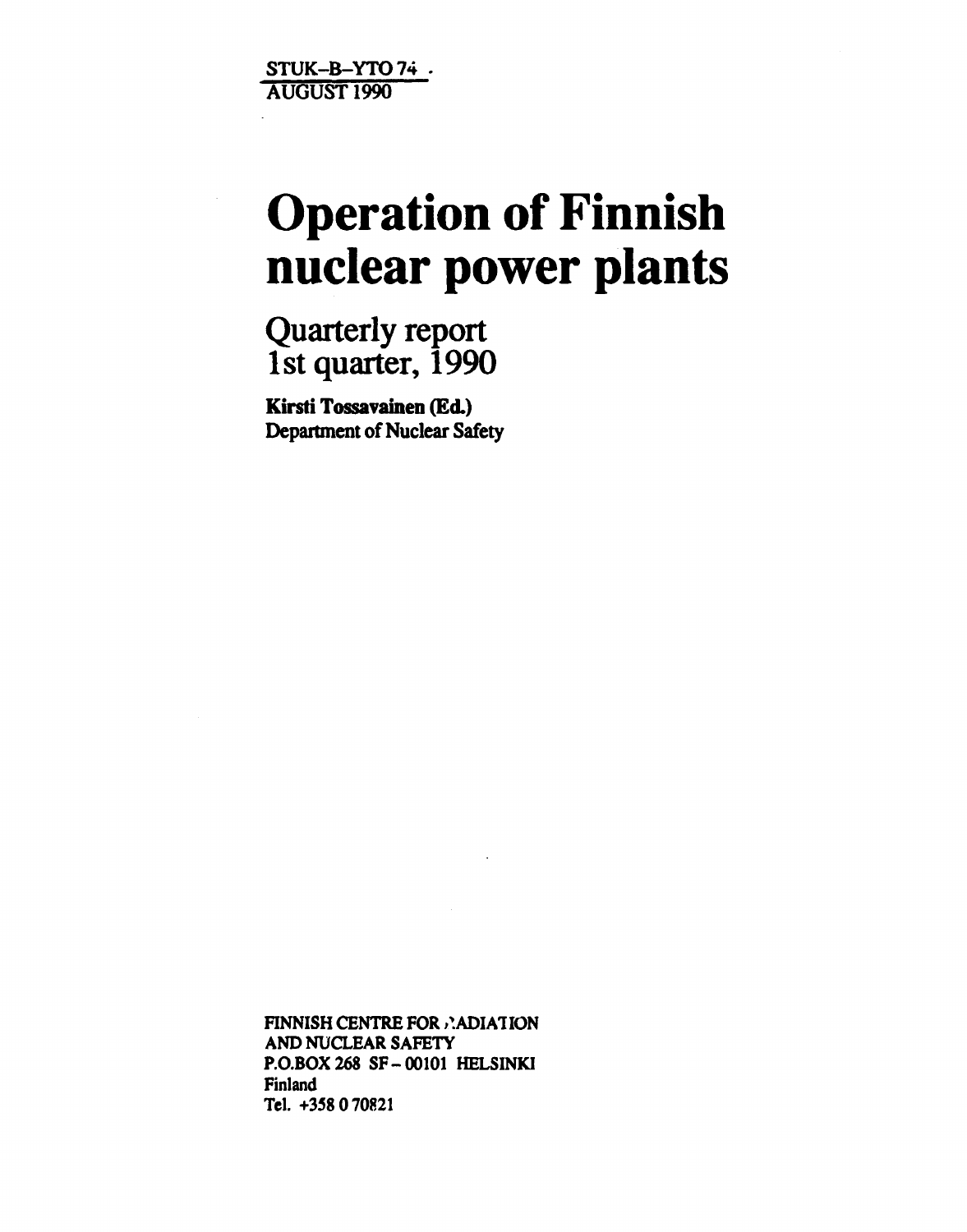**-SBN 951-47-3969-8 ISSN 0781-2884** 

 $\mathcal{L}^{\text{max}}_{\text{max}}$ 

**The Finnish Government Printing Centre Helsinki**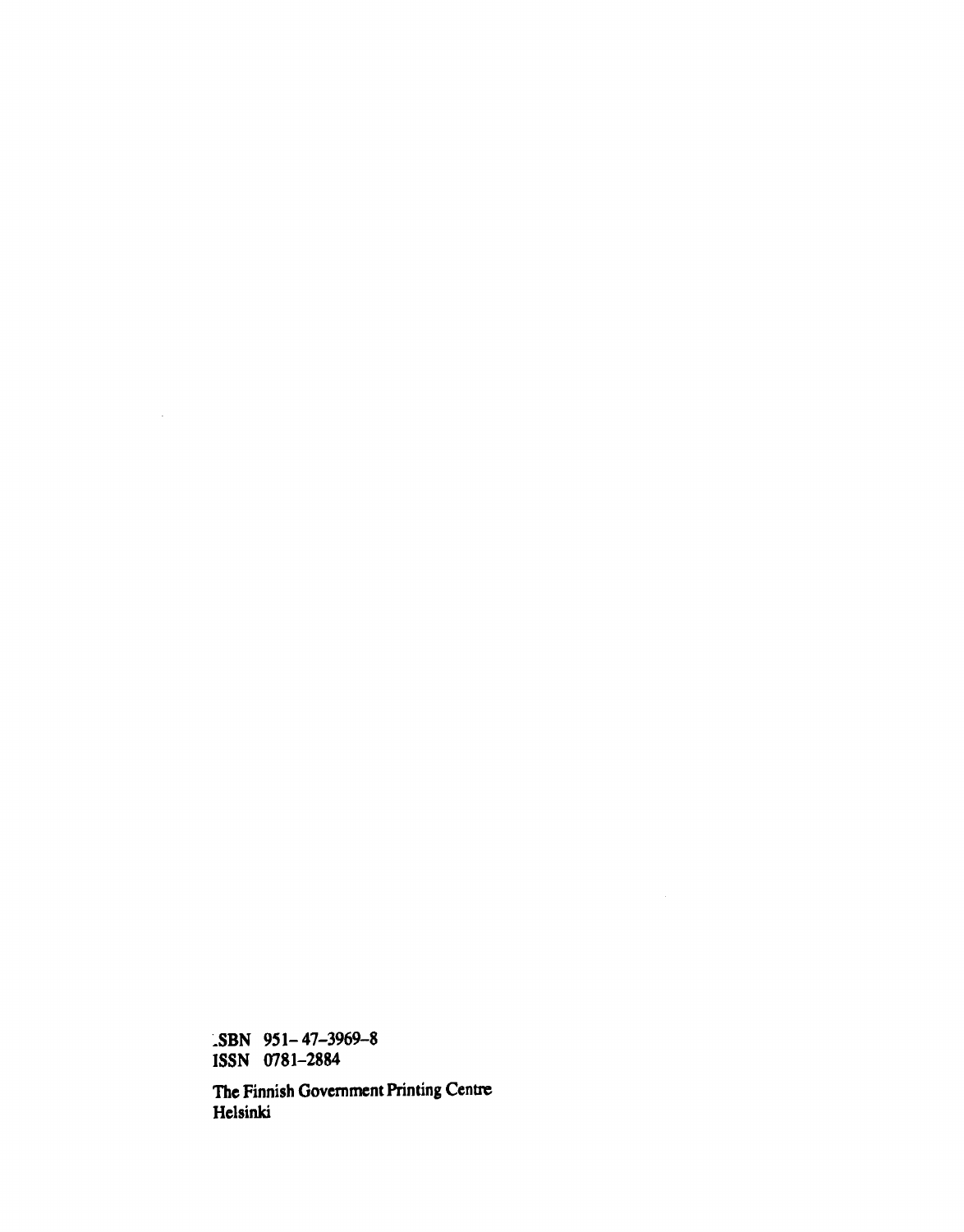*TOSSAVAINEN. Kirsti (Ed.). Operation of Finnish Nuclear Power Plants. Quarterly Report, 1st Quarter, 1990. STVK-B-YTO 74, Helsinki 1990,20 pp. + Appendices 2 pp.* 

| ISBN        | $951 - 47 - 3969 - 8$ |
|-------------|-----------------------|
| <b>ISSN</b> | 0781-2884             |

**Index** terms: Reactor operation, PWR type reactors, BWR type reactors

# **ABSTRACT**

In the Quarterly Reports on the operation of the Finnish nuclear power plants such events and observations are described relating to nuclear and radiation safety which the Finnish Centre for Radiation and Nuclear Safety considers safety significant. Also other events of general interest are reported. The report includes also a summary of the radiation safety of the plants' workers and the environment, as well as tabulated data on the production and load factors of the plants.

During the first quarter of 1990 the Finnish nuclear power plant units Loviisa 1 and 2 and TVO I and II were in commercial operation for most of the time. Nuclear electricity accounted for 32.S % of the total Finnish electricity production during this quarter. The load factor average of the nuclear power plant units was 99.0%.

An international nuclear event scale has been introduced for the classification of nuclear power plant events according to their nuclear and radiation safety significance. The scale first undergoes about a year long trial period in several countries. On the scale, events are divided into levels from 1 to 7 of which events at Level 7 are the most serious. Furthermore, Level 0 (Below Scale) is used for events with no safety significance. All events which occurred at the Finnish nuclear power plants this quarter are classified as Level 0.

Occupational radiation doses and external releases of radioactivity were considerably below authorised limits.

At the Loviisa plant, a back-up emergency feedwater system independent of the plant's other systems has been introduced which offers a new, alternative means of removing residual heat from the reactor. Owing to this system, the risk of a severe accident has been further reduced. At the TVO plants, systems have been introduced by which accident sequences which lead to containment failure could be eliminated and the consequences of a potential severe accident could be mitigated.

In this report, also the release of short-lived radioactive materials along the transfer route of an irradiated sample is described which occurred at the FiR 1 research reactor. The amounts of radioactive materials individuals received in their bodies in connection with this event were very low.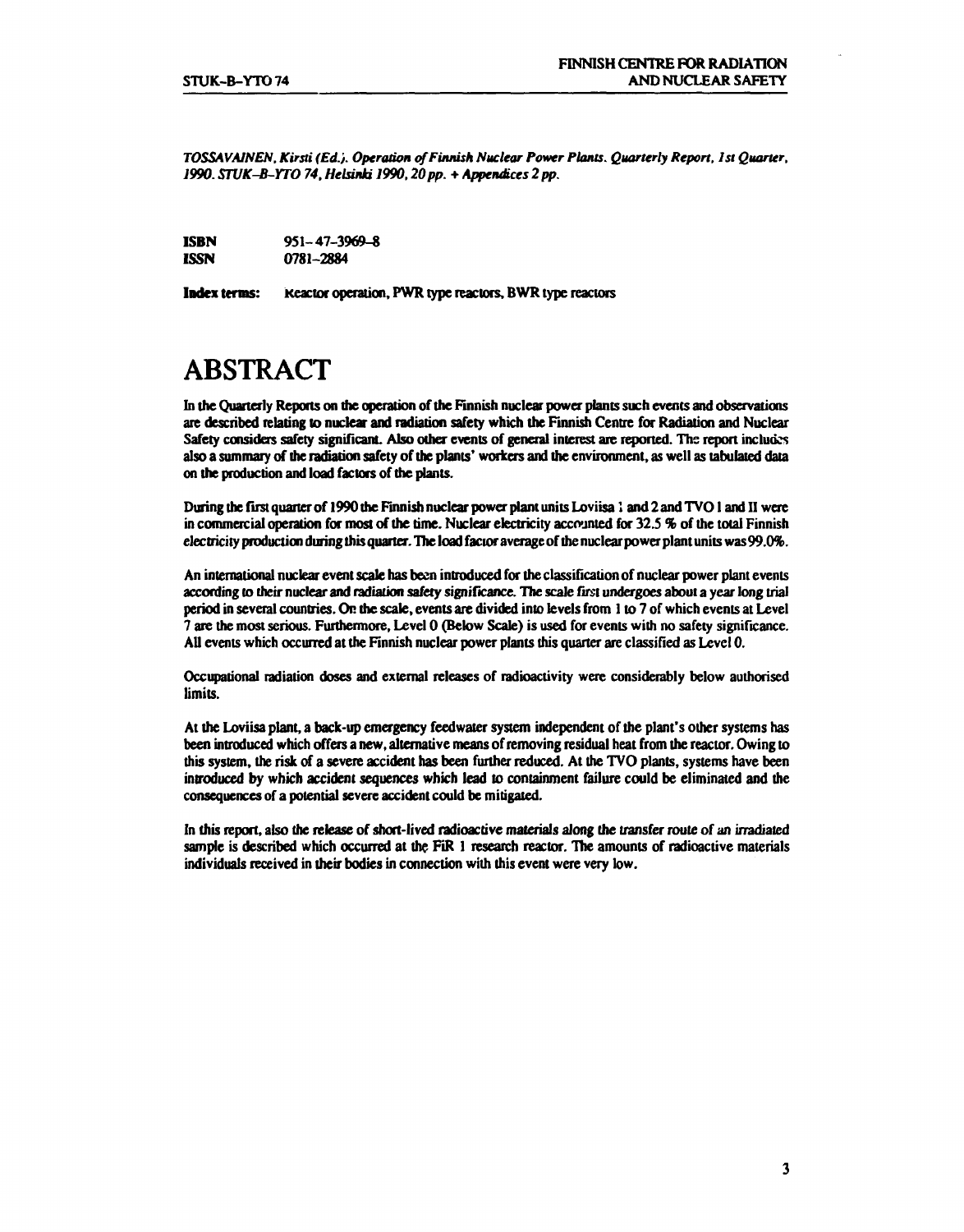# **CONTENTS**

#### **ABSTRACT**

| 1 |             | <b>INTRODUCTION</b>                                                  | 5             |
|---|-------------|----------------------------------------------------------------------|---------------|
| 2 |             | <b>OPERATION OF NUCLEAR POWER</b>                                    |               |
|   |             | PLANTS IN JANUARY-MARCH 1990                                         | 6             |
| 3 |             | EVENTS AND OBSERVATIONS AT EACH PLANT UNIT                           | 10            |
|   | 3.1         | <b>LOVIISA 1</b>                                                     | 10            |
|   | 3.2         | <b>LOVIISA 2</b>                                                     | 10            |
|   |             | 3.2.1<br>Repair of leaking flange seals                              | 10            |
|   |             | 3.2.2<br>Decrease in the boric acid concentration of primary circuit |               |
|   |             | water during cold shutdown                                           | 10            |
|   | 3.3         | <b>TVOI</b>                                                          | $\mathbf{11}$ |
|   |             | 3.3.1<br>Shutdown due to a feedwater system valve failure            | 11            |
|   | 3.4         | <b>TVO II</b>                                                        | $\mathbf{11}$ |
| 4 |             | <b>RADIATION SAFETY</b>                                              | $12 \,$       |
|   | 4.1         | Criteria of occupational radiation protection                        | 12            |
|   | 4.2         | Individual occupational radiation doses                              | 12            |
|   | 4.3         | Collective occupational radiation exposure                           | 12            |
|   | 4.4         | Releases and radiation doses in the environment                      | 12            |
|   | 4.5         | Radioactivity of environmental samples                               | 15            |
| 5 |             | OTHER MATTERS RELATINGTO THE USE OF NUCLEAR ENERGY                   | 16            |
|   | 5.1         | Introduction of the back-up emergency feedwater system               |               |
|   |             | at the Loviisa plant                                                 | 16            |
|   | 5.2         | Introduction of systems installed to make provision against severe   |               |
|   |             | accidents at the TVO plant units                                     | 17            |
|   | 5.3         | Release of radioactivity at the FiR 1 research reactor               | 19            |
|   | Appendix 1: | Regulatory control of nuclear facilities                             | 21            |
|   | Appendix 2: | Plant data                                                           | 22            |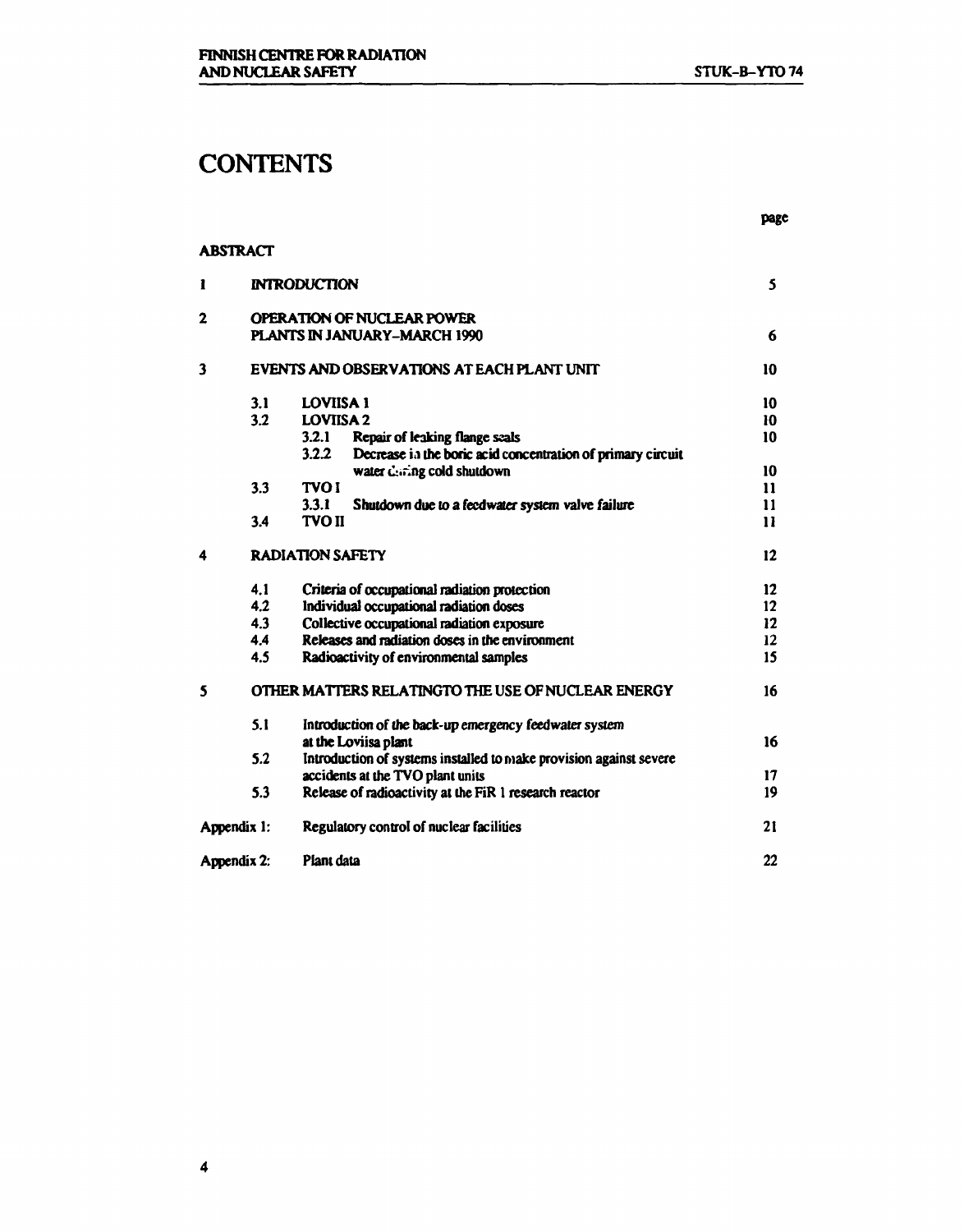# **1 INTRODUCTION**

**As prescribed by the Nuclear Energy Act (990/87), regulatory control of the safety of the use of nuclear energy rests with the Finnish Centre for Radiation and Nuclear Safety. The functions of the Finnish Centre for Radiation and Nuclear Safety include also regulatory control of physical protection, emergency preparedness and nuclear material safequards. The scope of regulatory control related to nuclear power plants is specified in Appendix 1. General information relating to the Finnish nuclear power plants** *is*  **presented \*n Appendix 2.** 

**The Finnish Centre for Radiation and Nuclear Safety publishes quarterly a report on the operation of Finnish nuclear power plants. The report on the last quarter also contains a summary of the information reported during the year in question. The report is based on the information reported to the Finnish Centre for Radiation and Nuclear Safety by the power companies and the observations made by the Finnish Centre for Radiation and Nuclear Safety during regulatory control and inspections.** 

**In addition to event descriptions, the report contains a summary of the radiation safety of nuclear power plant workers and the environment and tabulated data on the production and load factors of nuclear power plants.** 

**In this quarterly report also an event which occurred attheFiR 1 research reactor owned by die Technical Reserach Centre of Finland is accounted for.** 

**In the classification of nuclear power plant events according to their degree of seriousness, the International Nuclear Event Scale has been introduced which was drawn up by the International Atomic Energy Agency and the OECD Nuclear Energy Agency. By means of this scale a generally known measure for the safety significance of nuclear power plant events is sought to be established. The scale will fust undergo a trial period of about one year. In reporting for Finnish nuclear power plant events, this scale has been used as of the beginning of June 1990.**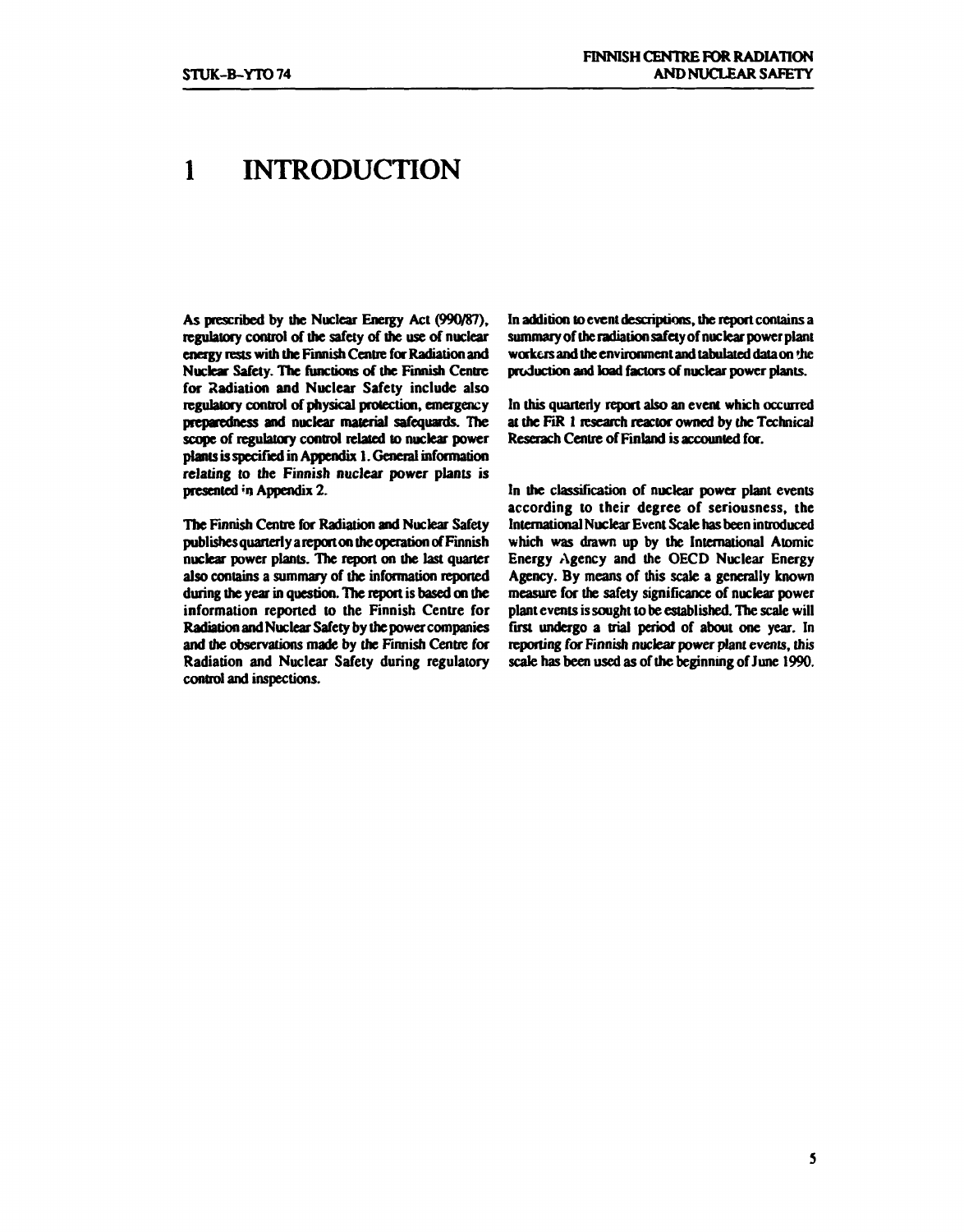# **2 OPERATION OF NUCLEAR POWER PLANTS IN JANUARY-MARCH 1990**

**Finnish nuclear power plants were in commercial operation for the most part of the first quarter of 1990. Brief interruptions in production at Loviisa 2 and TVO I were caused by cold shutdowns.** 

**Nuclear electricity accounted for 32.5 % of the total amount of electricity generated in Finland during this quarter. The load factor average of the plant units was 99.0** *%.* **Production and availability figures are presented in more detail in Tables I and II.** 

**No event degraded safety at any of the plant units during the report period. Occupational radiation doses and releases of radioactivity remained clearly below authorised limits during the report period.** 

**Power diagrams describing electricity generation at the plant units and summaries of power reductions are presented in Figures 1- 4.** 

|                         | <b>Electricity production</b><br>(gross, TWh) |                                                 | Availability.<br>factor $(\%)$  |                              | Load<br>factor $(\%)$           |                              |
|-------------------------|-----------------------------------------------|-------------------------------------------------|---------------------------------|------------------------------|---------------------------------|------------------------------|
|                         | <b>First</b><br>quarter<br>1990               | Whole<br><b>Vear</b><br>1989                    | <b>First</b><br>quarter<br>1990 | <b>Whole</b><br>vear<br>1989 | <b>First</b><br>quarter<br>1990 | <b>Whole</b><br>year<br>1989 |
| Loviisa 1               | 1.01                                          | 3.77                                            | 100.0                           | 93.4                         | 100.5                           | 92.4                         |
| Loviisa 2               | 0.97                                          | 3.74                                            | 96.3                            | 92.8                         | 96.9                            | 91.8                         |
| <b>TVOI</b>             | 1.56                                          | 5.25                                            | 98.6                            | 83.1                         | 98.5                            | 81.5                         |
| <b>TVO II</b>           | 1.58                                          | 6.05                                            | 100.0                           | 95.5                         | 99.9                            | 93.9                         |
| Availability factor $=$ |                                               | generator synchronized (h)<br>calendar time (h) | .100%                           |                              |                                 |                              |
| Load factor $=$         |                                               | gross electricity production                    |                                 | .100%                        |                                 |                              |
|                         |                                               | rated power $\cdot$ calendar time (h)           |                                 |                              |                                 |                              |

#### *Table I. Electricity production and availability of the units.*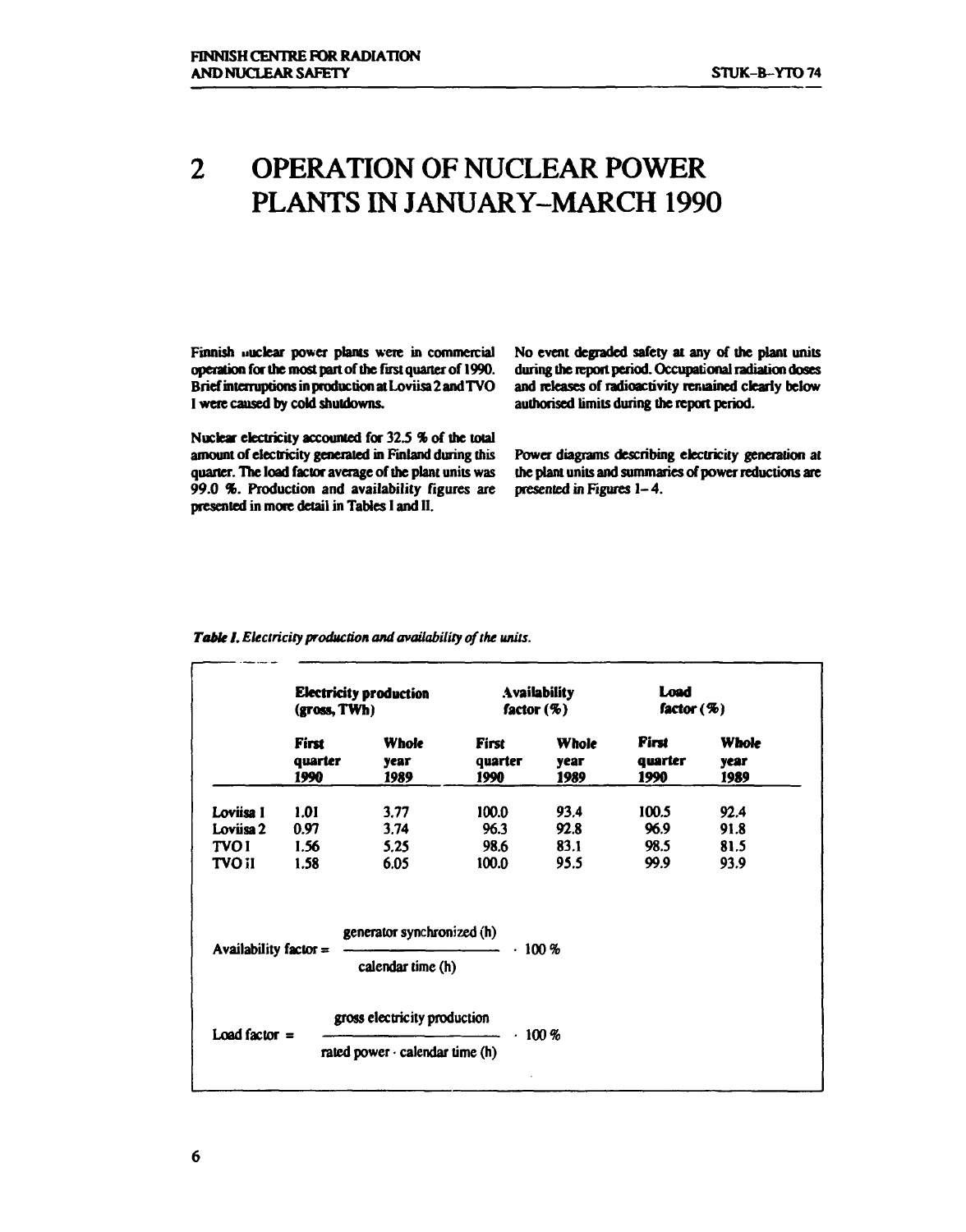|                                                                       | <b>First</b><br>quarter<br>1990 | <b>Whole</b><br>year<br>1989 | 1988 |
|-----------------------------------------------------------------------|---------------------------------|------------------------------|------|
| <b>Production of nuclear</b><br>electricity (net, TWh) <sup>a</sup>   | 4.9                             | 18.0                         | 184  |
| Total production of electricity<br>in Finland (net, TWh) <sup>a</sup> | 15.1                            | 50.8                         | 53.5 |
| Percentage of nuclear<br>electricity of total production              | 32.5                            | 35.4                         | 34.4 |
| Load factor averages of<br>the Finnish plant units $(9)$              | 99.0                            | 89.9                         | 91.2 |

#### **Table II.** *Nuclear energy in the Finnish producäon of electricity.*

**\* Source: Statistics compiled by die Finnish Association of Electricity Supply Undenakings.**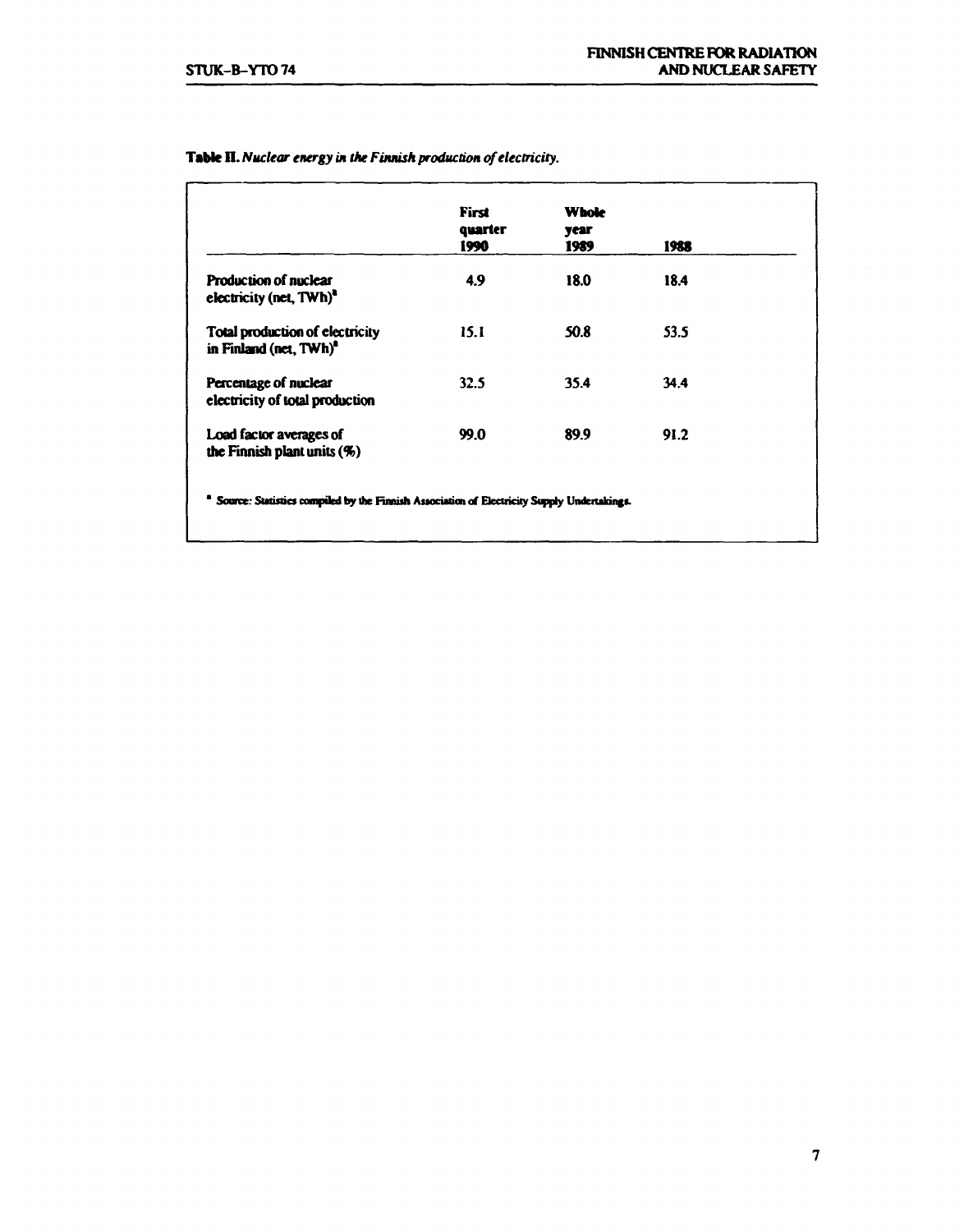

*Fig 1. Average daily gross power of Loviisa 1 in January-March 1990.* 

I Main transformer replacement, reactor operating at 50 % power



*Fig 2.* **Average daily gross power of Loviisa 2 in in January-March 1990.** 

- **1 Isolation of» HP pre-healer owing to a control valve replacement, reactor operating at 99% power**
- **2 Cold shutdown for repairing leaking flange seals of two control rods**
- **3 Actuation of service water and fire fighting water system spray during a pressure switch replacement and a consequent turbine trip, reactor to 51 % power**
- **4 Repair of a condenser leak, reactor operating at 81 % power**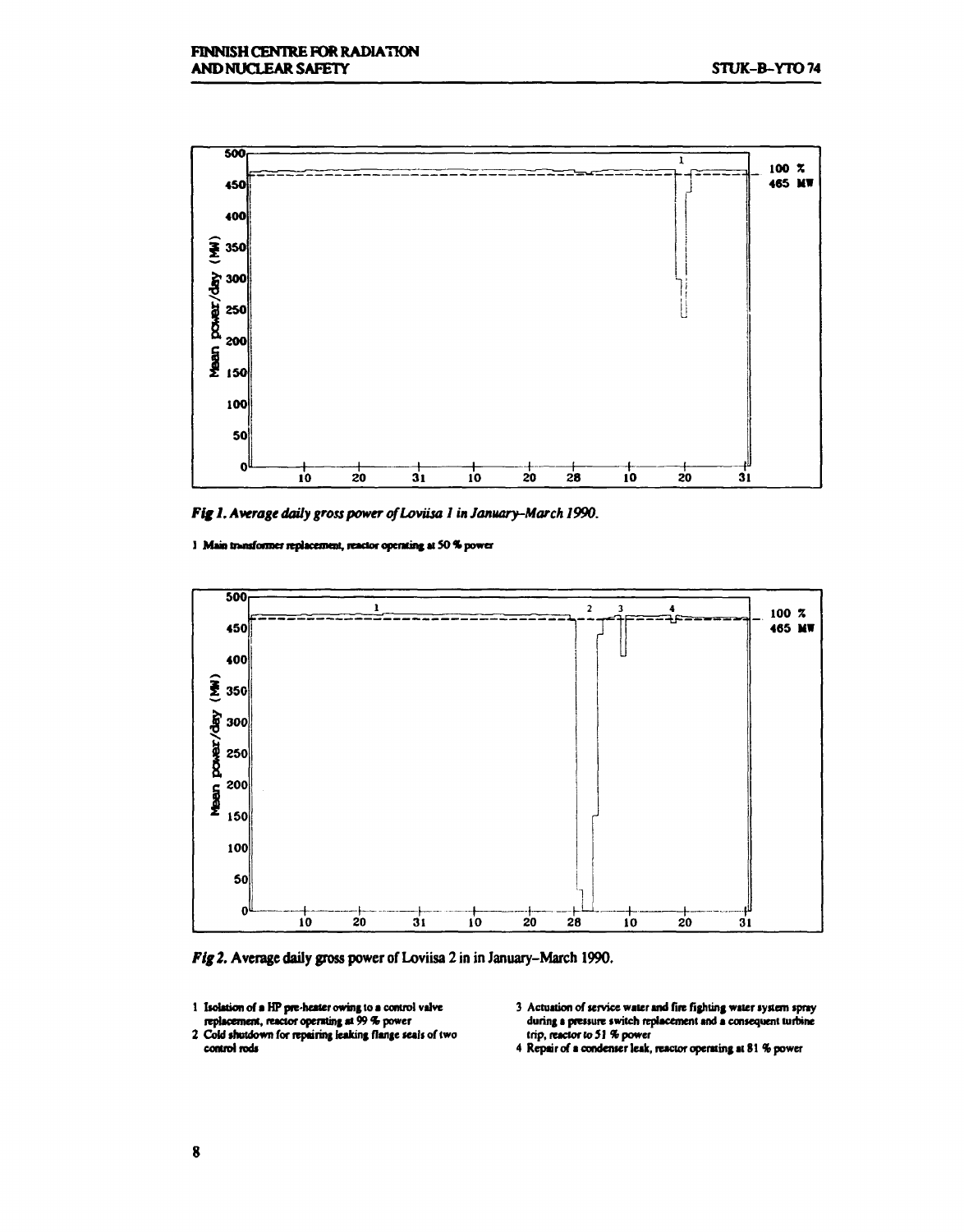

*Fig 3. Average dotty gross power ofTVO I in January-March 1990.* 

- 1 Maia circulating pump trip owing to an inverter failure, reactor **m» i Ming ai 75% power**
- **3 Mi a diaUaiaif pomp trip owing to an inverler failure, operating at 73 % power**
- 2 Periodic **aests and a cold shutdown for repairing a faedwater**



*Fig 4. Average daily gross power ofTVO 11 in January-March 1990.* 

1 Main circulating pump trip due to an inverter failure, reactor 3 Repair of reheater drain pipe steam leak, reactor operating at operating at  $\frac{36}{4}$ **operating at 73 % power 55 \* power** 

- 
- **2 Main dmilaiing pump trip owing to an invener failure, reactor 4 Periodic lew, reactor operating at 70 % power operatinj, at 73 \* power** 
	-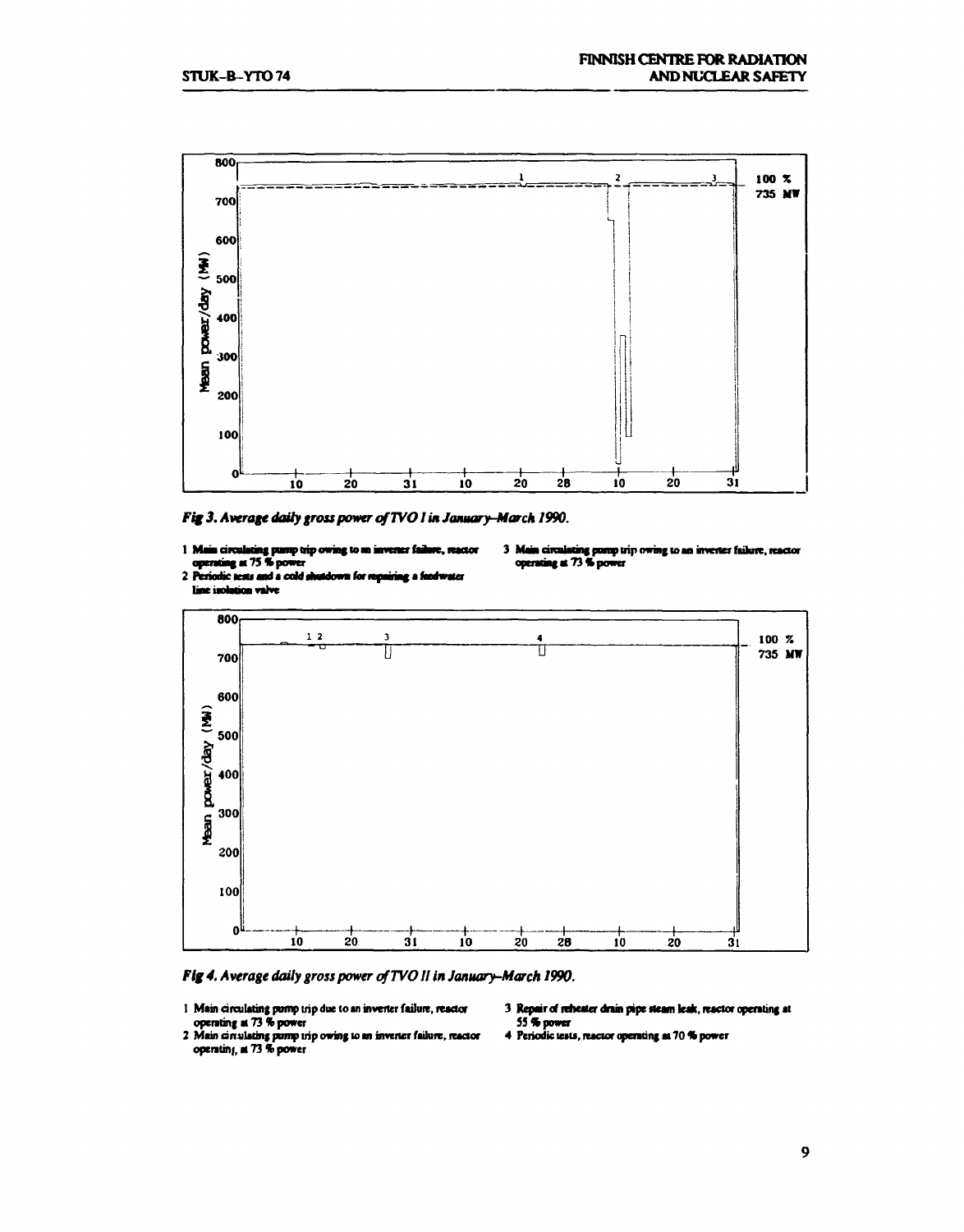# **3 EVENTS AND OBSERVATIONS AT EACH PLANT UNIT**

### **3.1 LOVIISA 1**

*No safety-related events occurred at Loviisa I during Ikefirst quarter of 1990.* 

### **3.2 LOVIISA2**

*During the first quarter of 1990, a cold shutdown was held at Loviisa 2 for repairing two leaking flange seals of a control rod drive mechanism. During the shutdown, in addition to the above, Ike boric acid concentration of the primary circuit decreased below the set limit owing to an uneven blending of the boric acid solution added to primary circuit water. Both events are classified as Level 0 (Below Scale) on the International Nuclear Event Scale.* 

### **3.2.1 Repair of leaking flange seals**

**Loviisa 2 was placed in a so called cold shutdown state for the period 1.- 4.3. for maintenance and repairs. During cold shutdown, the water circulating in the reactor's coolant circuit is cooled below the water boiling point (to about 95 °C).** 

**During the shutdown, two leaking flange seals were replaced in the tubes which penetrate the RPV head. The tubes are part of the reactor control rod drive mechanism. During the shutdown, also other service and repair assignments were accomplished which relate to regular maintenance.** 

### **3.2.2 Decrease in the boric acid concentration of primary circuit water during cold shutdown**

**At the Loviisa plants, boric acid has been added to the water which cools nuclear fuel by the means of which reactor power can be controlled. The possibility of controlling reactor power is based on boron's property** 

**of absorbing thermal neutrons effectively. Limits have been defined for the boron concentration of cooling water both for operational conditions and outages. During cold shutdown, the reactor can be maintained in a shutdown state with the help of boron. The reactor might start up uncontrollably if the boron concentration of cooling water decreased below a certain critical limit. During cold shutdown, the safety limit of the boric acid concentration of cooling water has been defined at 12 g/kg. The critical limit varies over the fuel cycle but is always significantly less than this. During an outage, the boric acid concentration is measured at the laboratory once during every shift. Also, continuous-motion boric acid concentration measurement equipment is in use. It has been calibrated for lower concentrations during operation, however, and is thus unreliable during an outage.** 

**Loviisa 2 had been placed in a cold shutdown for repairs and maintenance on 1.3. A laboratory analysis of a primary circuit water sample gave 11.8 g/kg as the boric acid concentration which is below the limit prescribed in the Technical Specifications. The day before, a boric acid concentration of 12.1 g/kg was**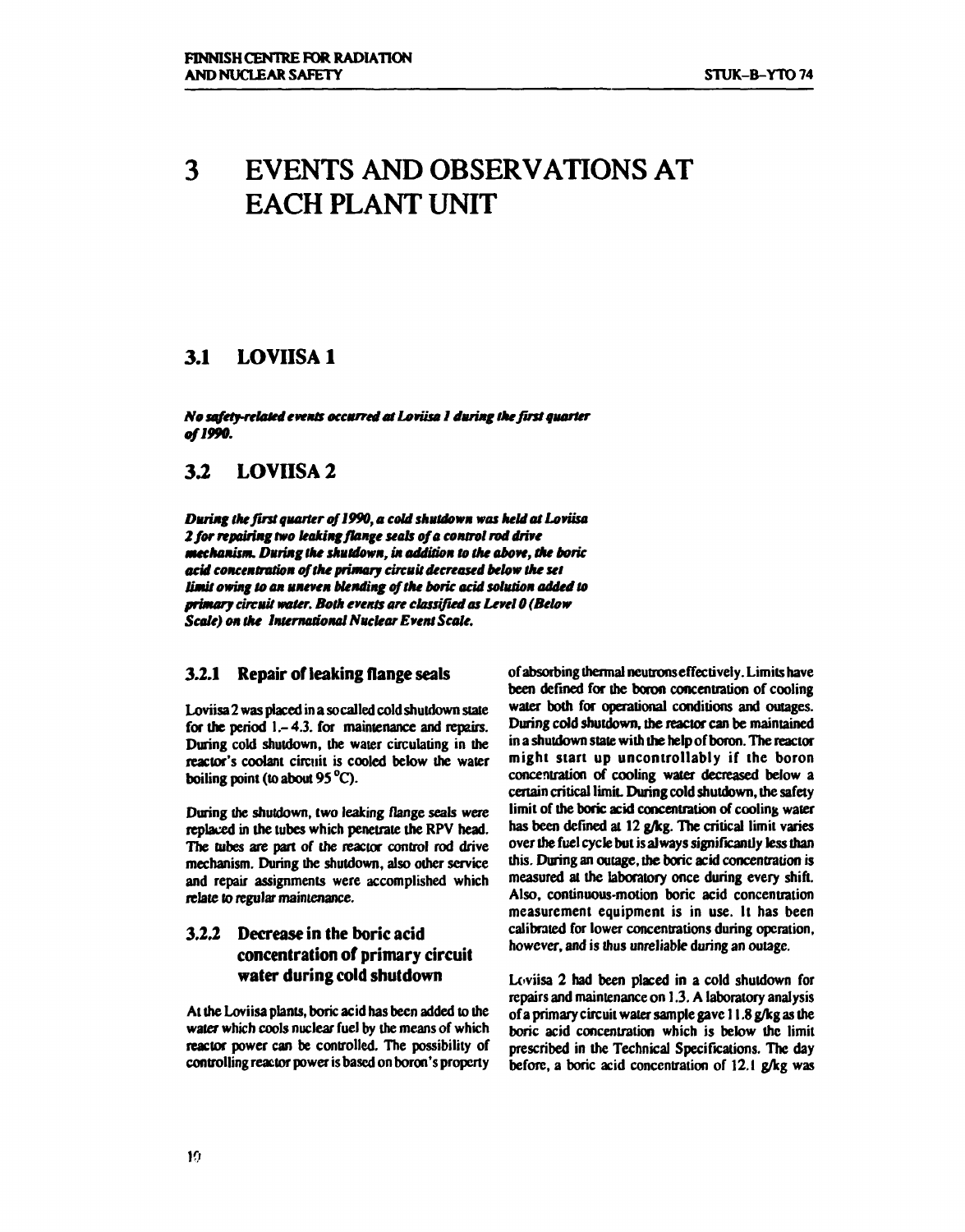**acidwas added to the primary circuit and the situation improved.** 

**The decrease in boric acid concentration was due to an uneven blending into cooling water of the boric acid solution which was added during die process of going into 00M shutdown. The boric acid concentration will stabilize in about two days after the adding of boric**  acid solution.

**After the event, the Finnish Cense for Radiation and Nuclear Safety required Imatran Voima Co. Lid to clarify the possibilities of obtaining reliable, continuous-motion boric acid concentration** 

# **3.3 TVOI**

**/a** *Ike first quarter of 1990, erne reportable* **event** *accural et TVO 1: the plant unit was shut down because of a fault in an* isolation vaive mearest to the reactor of the other feedwater line. **The event is classified as Level 0 (Below Scale) on the** *Imtermatiamal Nuclear Eveat Scale.* 

### **33. 1 Shutdown due to a feedwater system valve failure**

**At die TVO plant units die water which cook nuclear fuel is fed to die reactor along two feedwaier lines. There are two successive isolation valves in both lines which will close in die potential event of a feedwaier pip; break. Closer to the reactor, inside the containment, is a check valve and further, outside die containment, an electromotor driven shut-off valve.** 

**On 103. regular periodic tests of die feedwaier line were conducted at TVO I. For the tests, plant unit power was decreased to about 55 %. In die operation lest of die isolation valve nearest to die reactor of die other feedwaier line, no closed-sute signal was**  received. On the basis of this, it could be assumed that **die valve did not close. According to die Technical Specifications, die operation of die plant unit could have been continued by closing die other valve on die** 

# **3.4 TVO II**

*In the first quarter qf 1990, no reportable events occurred at TVO 11.* 

**Furthermore, the Finnish Ceaure for Radiation and Nuclear Safety required that in dw future, die procedure of adding boric acid solution wiB be such diat die boric acid concentration**  of the primary circuit will be raised to 12.5 g/kg for an outage. By this, recurrence of the event will be **eliminated. Also, ihe resuhs of laboratory analyses shall be made known to plant unit operators more promptly dun before.** 

**The event did not endanger plant unit safety as die**  plant unit was approaching the end of one year long **fuel cycle and die boric acid concentration of cooling water which is required 10 maintain a shutdown state**  was about 6 g/kg at the time of the event.

**line in question in which case die line wouid have been completely out of use. In diis case die plant unit could not have been operated at full power. Since provisions had already been mate for plant unit shutdown owing to a functional failure of an odier valve, die decision was made to bring die plant unit to cold shutdown widwut delay and to check die state of die valve. The valve had actually jammed into an open position. A wrong sized hinge pin installed in die valve's position indicating shaft during servicing had prevented valve closure during testing. During die previous test die**  valve had closed. The pin was shortened and its head **was rounded.** 

**During die outage, also odier pending repairs were conducted. The plant unit was synchronized widi die national grid on 11.3. The plant unit was disconnected from die grid for 30 hours. The repaired valve was tested during start-up from die cold shutdown and it operated faultlessly.**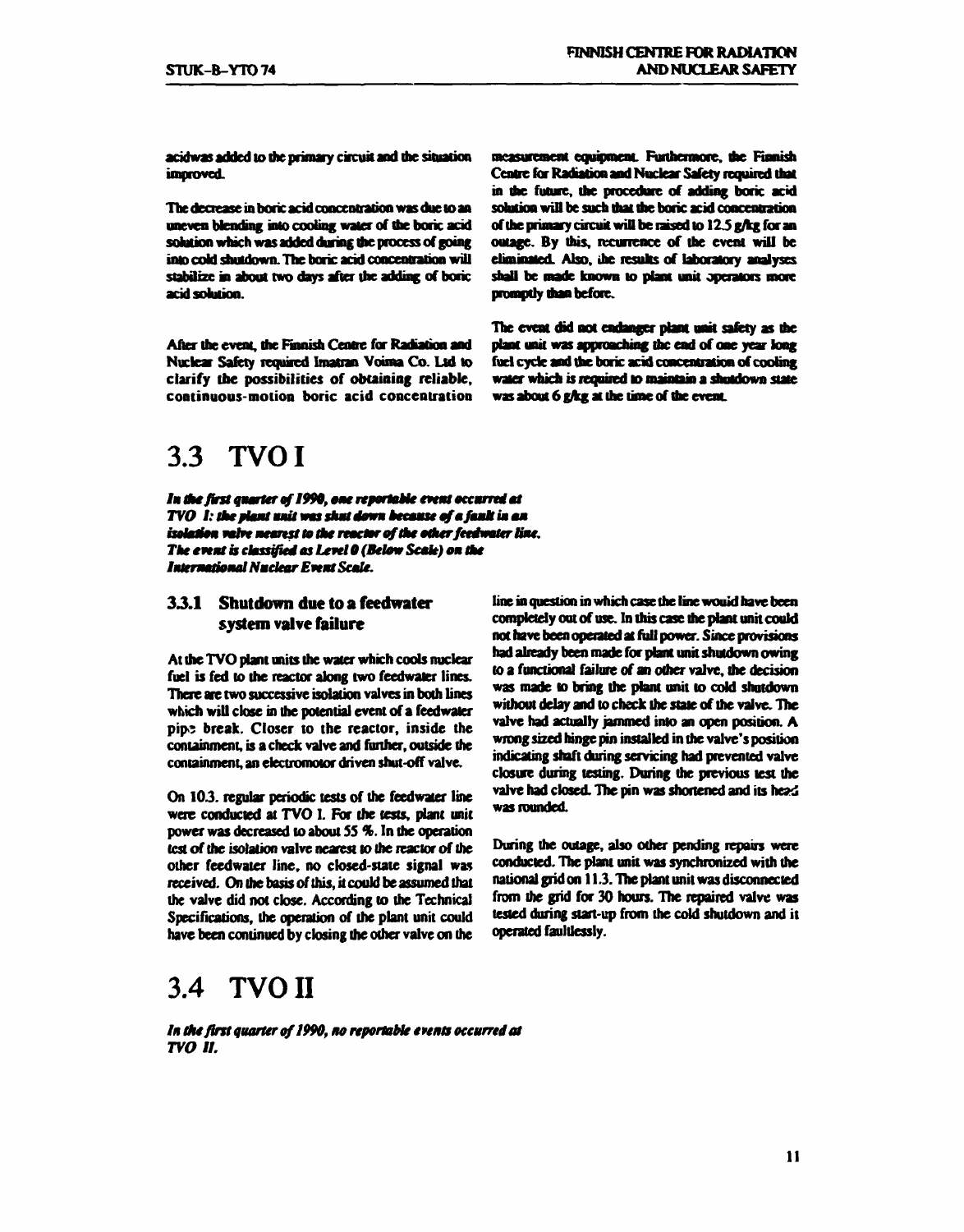#### **RADIATION SAFETY**  4

Individual occupational radiation doses during the first quarter of *1990 were clearly below the dose limit. External releases of radioactivity were considerably below the release limits.* 

### **4.1 Criteria of occupational radiation protection**

**Occupational radiation protection is based on legislation and the recommendations of the International Commission on Radiological Protection (ICE?). Radiation doses are aimed to be kept as low as practicable.** 

**In addition, dose limits for individual occupational radiation doses have been set by the authorities. The dose limits are set so that the health risk to workers from radiation is low and comparable to occupational risks in professions which are considered safe.** 

**Total exposure arising from radiation is assessed by the sum of the individual occupational radiation doses, the collective radiation dose.** 

### **4.2 Individual occupational radiation doses**

**Individual occupational radiation doses in the report period remain below the dose limit for three months, 25 mSv. The highest individual radiation dose during the report period was 6.7 mSv and it was received at the TVO plant.** 

**The distribution of individual occupational doses in the report period is given in Table III which specifies the number of individuals in each dose range and at each plant site. The Table also shows a distribution which is the total number of workers in each dose range. The distributions comprise the doses of persons**  **who have been recorded as nuclear power plant workers in the central dose file of the Finnish Centre for Radiation and Nuclear Safety.** 

### **43 Collective occupational radiation exposure**

**In the report period, the collective occupational radiation dose at the Loviisa plant totalled 0.05 manS v and at the TVO plant 0.10 manSv.** 

**The dose limit recommended in the guides of the Finnish Centre for Radiation and Nuclear Safety is 5 manSv/GWe per installed electrical power in one year which is in total 4.45 manSv/year for the Loviisa units a.id 7.1 manSv/year for the TVO units.** 

## **4.4 Releases and radiation doses in the environment**

**External releases of radioactivity in the report period were considerably below the authorised standard release limits (Table IV).** 

**The release limits have been determined so that for the individuals with the highest exposure, the annual whole- body radiation dose will not exceed 0.1 manS v. This is about 1/50 of the dose received annually from natural background radiation, radon included, and 1/50 of the dose limit prescribed for the population by legislation. The release limits have been established for such nuclides and release channels as have significance from the viewpoint of the possibility of exceeding the individual dose limit.**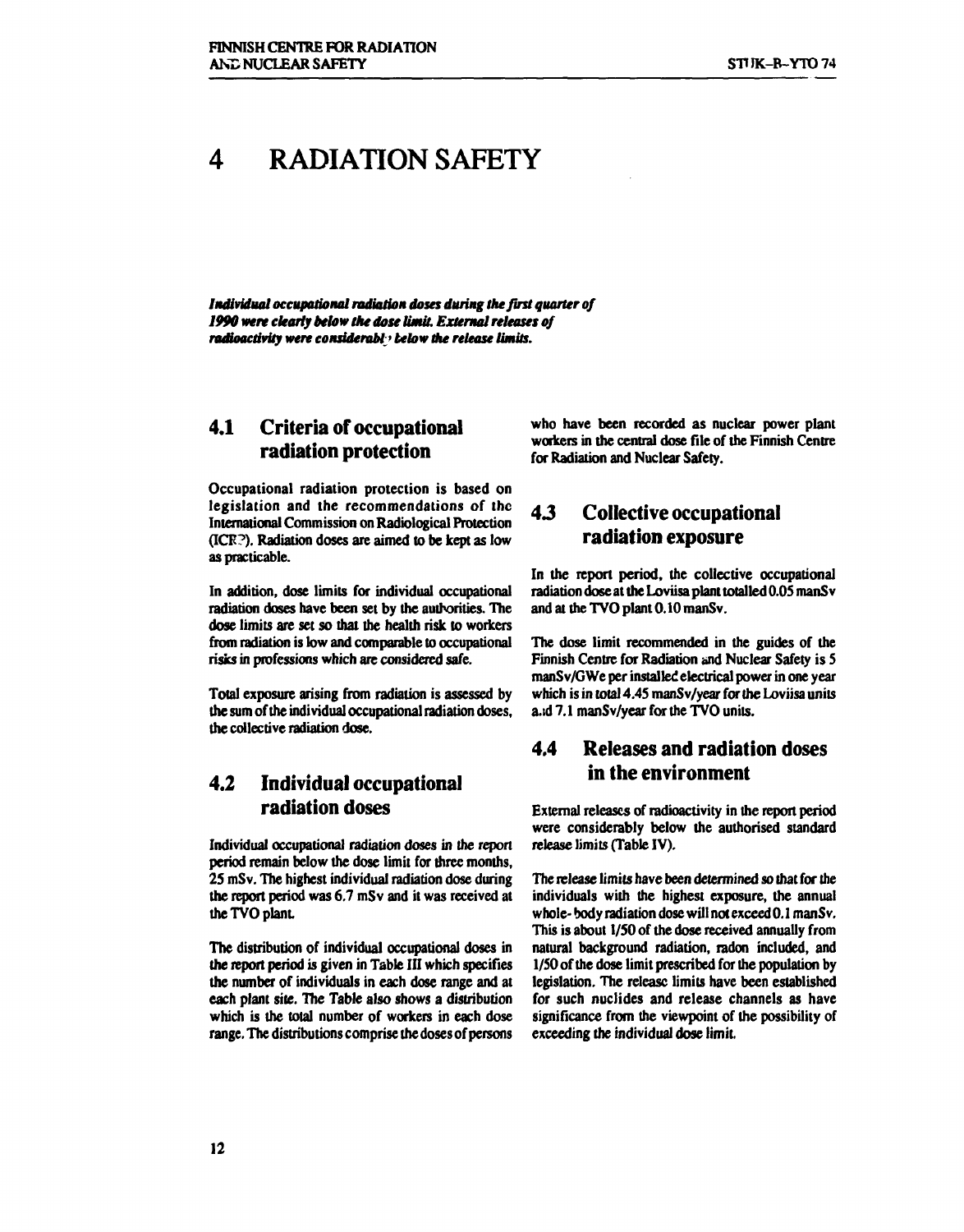| Dose range<br>(mSv) | Number of persons in the dose range |                |                           |                         |                         |                           |
|---------------------|-------------------------------------|----------------|---------------------------|-------------------------|-------------------------|---------------------------|
|                     | First quarter 1990                  |                |                           |                         | Whole year 1989         |                           |
|                     | Loviisa                             | <b>TVO</b>     | <b>Total</b> <sup>a</sup> | Loviisa                 | <b>TVO</b>              | <b>Total</b> <sup>*</sup> |
| $-0.5$              | 48                                  | 83             | 131                       | 181                     | 370                     | 537                       |
| $0,5 - 1$           | 9                                   | 19             | 29                        | 100                     | 256                     | 341                       |
| $1 - 2$             | 10                                  | 17             | 27                        | 110                     | 275                     | 362                       |
| $2 - 3$             | 3                                   | 1              | 4                         | 63                      | 144                     | 204                       |
| $3 - 4$             | $\overline{2}$                      | 6              | 8                         | 35                      | 75                      | 111                       |
| $4 - 5$             |                                     | 2              | $\overline{\mathbf{c}}$   | 45                      | 45                      | 79                        |
| $5 - 6$             |                                     | $\overline{2}$ | $\overline{2}$            | 40                      | 42                      | 83                        |
| $6 - 7$             |                                     | 1              | 1                         | 31                      | 30                      | 58                        |
| $7 - 8$             |                                     |                |                           | 14                      | 27                      | 47                        |
| $8 - 9$             |                                     |                |                           | 11                      | 20                      | 35                        |
| $9 - 10$            |                                     |                |                           | 4                       | 9                       | 19                        |
| $10 - 11$           |                                     |                |                           | $\overline{\mathbf{z}}$ | 8                       | 16                        |
| $11 - 12$           |                                     |                |                           | 3                       | 8                       | 14                        |
| $12 - 13$           |                                     |                |                           | $\overline{\mathbf{3}}$ | 5                       | 12                        |
| $13 - 14$           |                                     |                |                           | 6                       | $\overline{\mathbf{3}}$ | 10                        |
| $14 - 15$           |                                     |                |                           | $\overline{\mathbf{c}}$ |                         | $\mathbf{2}$              |
| $15 - 16$           |                                     |                |                           | $\overline{2}$          | $\mathbf{2}$            | 7                         |
| $16 - 17$           |                                     |                |                           | $\mathbf{1}$            | $\mathbf{1}$            | $\overline{\mathbf{3}}$   |
| $17 - 18$           |                                     |                |                           |                         | $\mathbf{1}$            | 1                         |
| $18 - 19$           |                                     |                |                           | $\mathbf{2}$            | $\overline{c}$          | 4                         |
| $19 - 20$           |                                     |                |                           | $\overline{c}$          |                         | $\overline{\mathbf{c}}$   |
| $20 - 21$           |                                     |                |                           | 1                       | $\mathbf{2}$            | 4                         |
| $21 - 25$           |                                     |                |                           |                         | $\mathbf{1}$            | $\overline{c}$            |
| $> 25$              |                                     |                |                           |                         |                         |                           |

#### *Table HI. Occupational dose distribution in the report period and in 1989.*

**These columns also include the data of those Finnish workers who have received doses at the Swedish nuclear power plants. The sane person may have worked at both Finnish plant sites as well as in Sweden.** 

**The radiation doses calculated on the basis of the release reports for those who live in the vicinity of nuclear power plants are low and are about ? thousandth part of their annual radiation exposure.** 

**A carbon 14-release will cause a global collective dose which is approximately as high as the reference dose limit (5 manSv/GWe per installed electrical power).This collective reference dose limit is based on**  **the limitation of the annual dose arising from the widespread use of nuclear power below 0.1 mSv per individual living in the future. When defining the collective dose limit it has been presupposed that an average of 10 kW of electric power per person will be generated by nuclear power in the whole world truncated at 500 years. The use of nuclear energy in Finland at present is about 1/20 of the mentioned value.**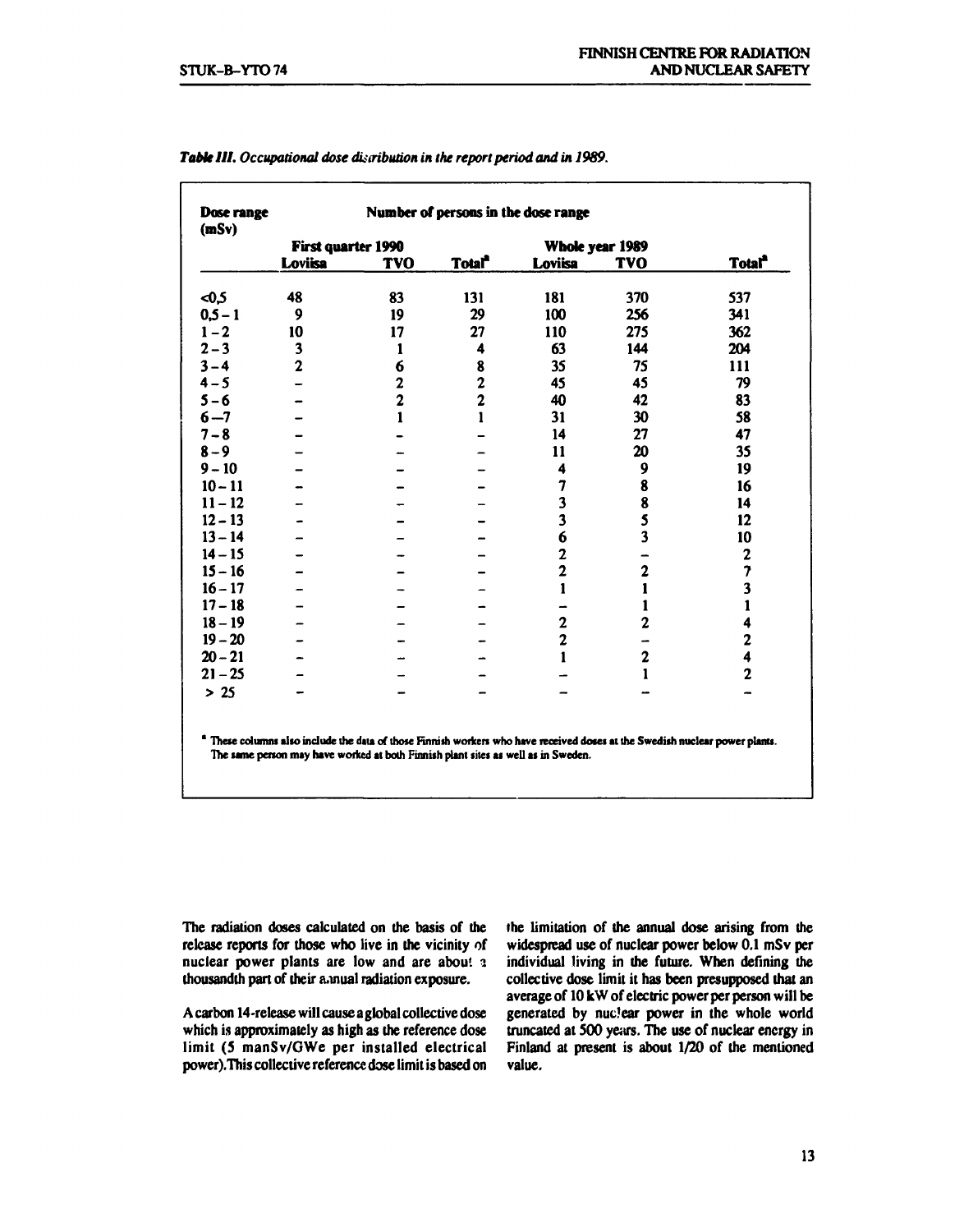|  | Table IV. External releases of radioactivity at each plant site, 1st Quarter 1990. |  |  |
|--|------------------------------------------------------------------------------------|--|--|
|--|------------------------------------------------------------------------------------|--|--|

| Noble gases | <b>Iodines</b><br>(Iodine 131<br>equivalents)                                                                                                                                                                                                                                  | <b>Aerosols</b>                                                                                                                                                                                                            | <b>Tritium</b>                             | Car-<br>bon <sub>14</sub> |
|-------------|--------------------------------------------------------------------------------------------------------------------------------------------------------------------------------------------------------------------------------------------------------------------------------|----------------------------------------------------------------------------------------------------------------------------------------------------------------------------------------------------------------------------|--------------------------------------------|---------------------------|
|             | $7.8 \cdot 10^5$                                                                                                                                                                                                                                                               | $1.010^6$                                                                                                                                                                                                                  | $2.0 \cdot 10^{11}$                        | d<br>d                    |
|             |                                                                                                                                                                                                                                                                                |                                                                                                                                                                                                                            |                                            |                           |
|             | ь<br>$1.2 \cdot 10^8$                                                                                                                                                                                                                                                          | $2.1 \cdot 10^{6}$<br>$1.8 \cdot 10^8$                                                                                                                                                                                     | $1.8 \cdot 10^{10}$<br>$1.1 \cdot 10^{11}$ | d<br>d                    |
|             |                                                                                                                                                                                                                                                                                |                                                                                                                                                                                                                            |                                            |                           |
|             |                                                                                                                                                                                                                                                                                |                                                                                                                                                                                                                            |                                            |                           |
|             |                                                                                                                                                                                                                                                                                |                                                                                                                                                                                                                            |                                            |                           |
|             |                                                                                                                                                                                                                                                                                |                                                                                                                                                                                                                            |                                            |                           |
|             | Other nuclides                                                                                                                                                                                                                                                                 |                                                                                                                                                                                                                            |                                            |                           |
|             |                                                                                                                                                                                                                                                                                |                                                                                                                                                                                                                            |                                            |                           |
|             |                                                                                                                                                                                                                                                                                |                                                                                                                                                                                                                            |                                            |                           |
|             |                                                                                                                                                                                                                                                                                |                                                                                                                                                                                                                            |                                            |                           |
|             |                                                                                                                                                                                                                                                                                |                                                                                                                                                                                                                            |                                            |                           |
|             | $3.7·10^9$                                                                                                                                                                                                                                                                     |                                                                                                                                                                                                                            |                                            |                           |
|             |                                                                                                                                                                                                                                                                                |                                                                                                                                                                                                                            |                                            |                           |
|             |                                                                                                                                                                                                                                                                                |                                                                                                                                                                                                                            |                                            |                           |
|             |                                                                                                                                                                                                                                                                                |                                                                                                                                                                                                                            |                                            |                           |
|             |                                                                                                                                                                                                                                                                                |                                                                                                                                                                                                                            |                                            |                           |
|             | (Krypton 87<br>$b$ $c$<br>$2.2 \cdot 10^{10c}$<br>ь<br>$1.9 \cdot 10^{12}$<br>$2.2 \cdot 10^{16e}$<br>$1.8 \cdot 10^{16}$<br>Tritium<br>$4.4 \cdot 10^{12}$<br>$1.5 \cdot 10^{13}$<br>$3.3 \cdot 10^{11}$<br>$1.3 \cdot 10^{12}$<br>$1.5 \cdot 10^{14}$<br>$1.8 \cdot 10^{13}$ | equivalents)<br>$2.4 \cdot 10^8$<br>$2.2 \cdot 10^{11e}$<br>$1.1 \cdot 10^{11}$<br>Releases into water $(Bq)^a$<br>$1.2 \cdot 10^7$<br>$2.1 \cdot 10^{10}$<br>$3.3 \cdot 10^{10}$<br>$8.9 \cdot 10^{11e}$<br>3.0 $10^{11}$ | $1.7 \cdot 10^{9}$                         | $1.1 \cdot 10^{12}$       |

**' The unit of radioactivity is Becquerel (Bq); 1 Bq = one nuclea; transformation per second.** 

**k Below the detection limit.** 

<sup>c</sup> The calculatory release of argon 41 from Loviisa 1 and 2 expressed as krypton 87 equivalents was  $4.4 \cdot 10^{11}$  Bq in the report period and  $1.6 \cdot 10^{12}$  Bq in 1989.<br><sup>d</sup> The carbon 14 release estimate based on experi

**\* The numerical value shows the release limit for the plant site on the presumption dial there will be no releases of other release types. The release limit is set so that the sum of ihe various types of release limit shares is equal to or smaller than 1.**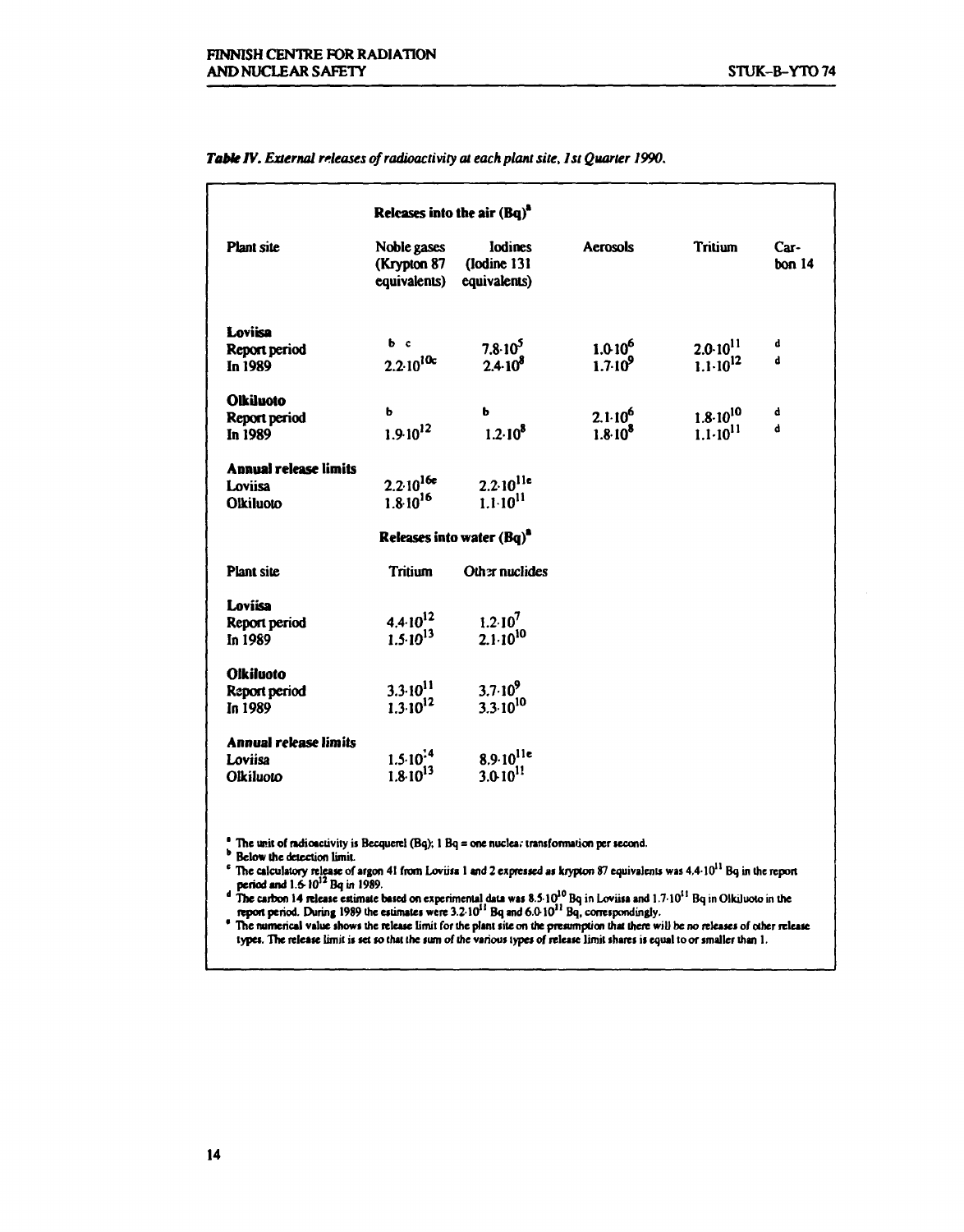# **4.5 Radioactivity of environmental samples**

**Radiation safety in the vicinity of nuclear power plants is monitored by means of regular sampling and analysisprogrammes. The objective of this monitoring is to follow the dispersion of external releases of radioactivity and their transfer to food chains and to ensure that discharges remain below set limits.** 

**Silver 110m originating in a nuclear power plant was detected in two rain water samples taken near Loviisa.** 

**Part of the tritium detected in a sea water sample taken in the immediate vicinity of the Loviisa plant originated in power plant releases and part in fallout. The detected concentrations were very low and comply well with power company release reports. In Olkiluoto, no radioactive materials originating in nuclear power plant emissions were detected. The other artificial nuclides detected originate in the fallout caused by the Chernobyl nuclear power plant accident. Apart from artificial radionuclides, environmental samples also usually contain natural radionuclides.**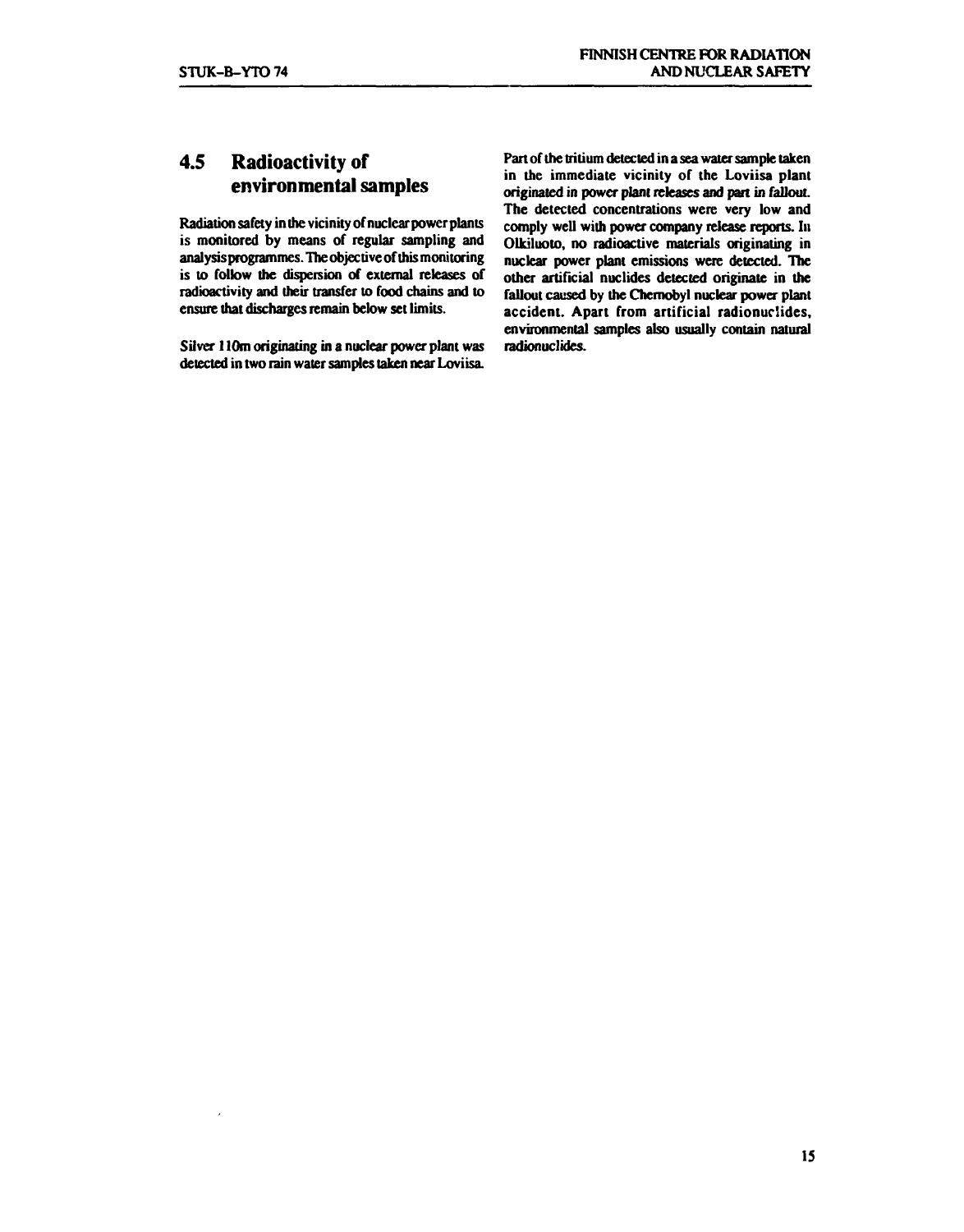# **5 OTHER MATTERS RELATING TO THE USE OF NUCLEAR ENERGY**

*Other topical issues relating to Ike use of nuclear energy during the first quarter of 1990 were the introduction of a back-up emergency feedwater system at the Loviisa power plant and the introduction of systems by which provision is made against severe accidents at the TVO plant The implemented measures aim at preventing severe accidents and at mitigating the consequences of potential accidents. During this quarter, a release of radioactive materials from an irradiated sample occurred along its transfer route at the FiR 1 research reactor. The amounts of radioactive materials received by individuals in their bodies were extremely low and the event had no significance for the safety of the surrounding population.* 

## **5.1 Introduction of the back-up emergency feedwater system at the Loviisa plant**

**In a nuclear reactor, heat, so called residual heat, is generated for a long time after shutdown. Its removal from the reactor is essential to prevent core damage. In a Loviisa type PWR plant the reactor core is continuously cooled by water circulating in the primary circuit From primary circuit water, heat is trasferred to water fed to the steam generators' secondary side from where heat is transferred away via secondary circuit steam lines. Water is fed to the steam generators' secondary side by means of the feedwater system. For transients, there is the emergency feedwater system. Heat removal from the secondary circuit presupposes a reliable functioning of the isolation and safety valves of the steam lines.** 

**A plan to better ensure residual heat removal has been under consideration at the Loviisa plant units for several years (see the report STUK-B-YTO 58). The project aims at ensuring residual heat removal particularly in connection with a potential major turbine hall Tire in which case the systems which usually remove residual heat could be lost.** 

**Furthermore, the new systems give improved protection against a station blackout.** 

**At the Loviisa power plant, residual heat removal was ensured even on an earlier occasion in 1980 to provide against the loss of feedwater systems. At that time the option was arranged of feeding water to steam generators by using the equipment of the primary circuit make-up water system. Also the construction of a new fire wall in the turbine hall in 1989 was a considerable improvement. It helps to protect the isolation and safety valves of the steam lines against the impact of fires.** 

**As the last part of the plän to ensure the removal of residual heat, the back-up emergency feedwater system was now accomplished. This is a separate, independent feedwater system placed in its own building to ensure feedwater supply. This back-up emergency feedwater system is schematically presented in Fig. 5. The system has an own water supply, two diesel-driven pump units and own separate pipelines direct to the steam generators of both units. If necessary, water can be fed both to Loviisa 1 and Loviisa 2 by using either diesel pump. At both plant units, water is fed to four steam generators via the drainage nozzles in the bottom of**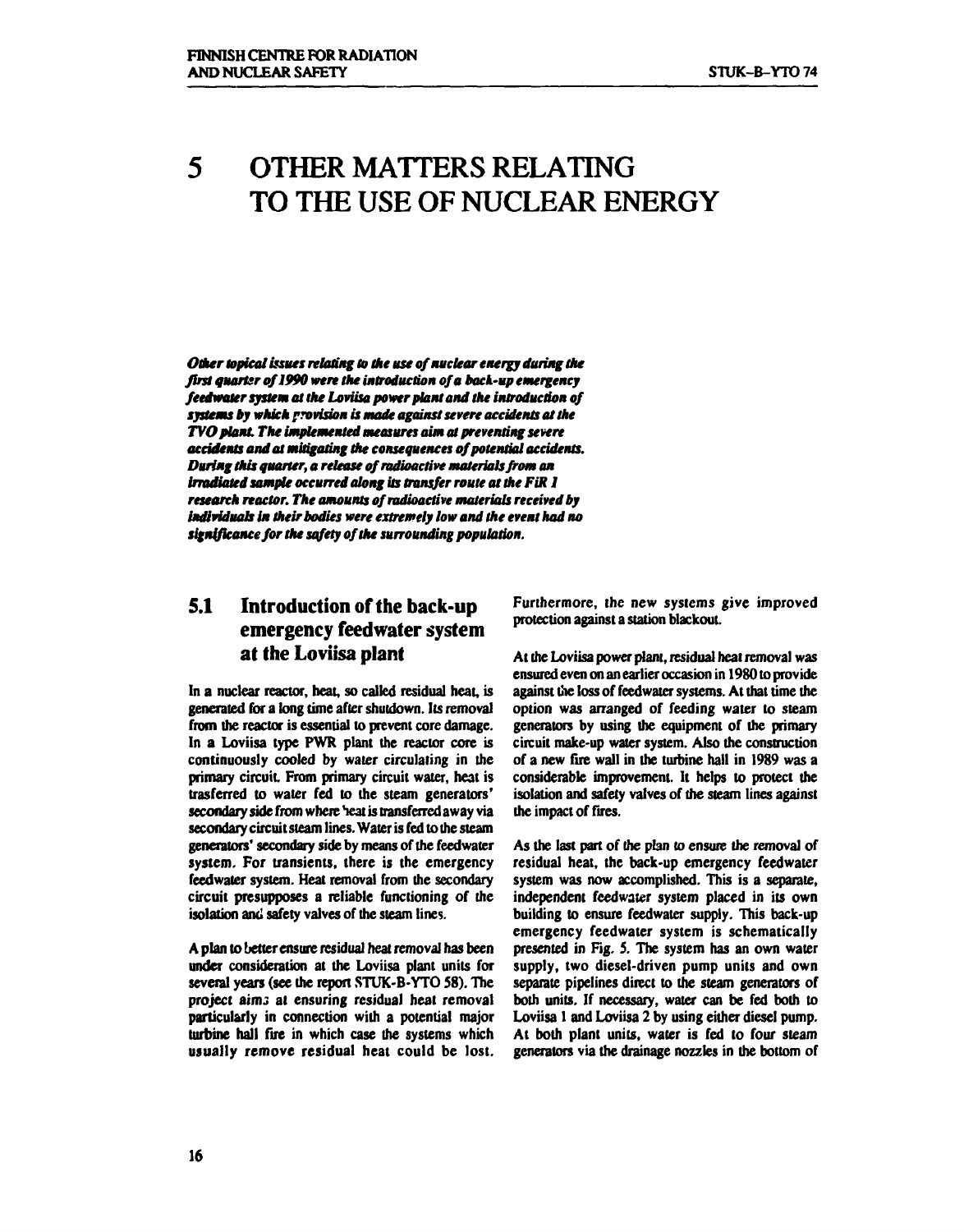

*tig 5. Diagram of the back-up emergency feedwater system of the Loviisa plant.* 

**the steam generators. The required water is drawn from the already existing pure condensate storage tanks near which a separate back-up emergency**  feedwater pump station has been built.

**The required connections to plant unit steam generators were made during earlier annual maintenance outages. What was left to be done was the installation and coupling of mechanical equipment, tanks, pipings and instrumentation. The commissioning phase included trial runs and tests. At the same time, operating procedures and modifications to the Technical Specifications and the emergency procedures were drawn up.** 

**The new system has already been taken into account in the plants' PSAs. The improvements' diminishing effect on the probability of severe core damage is significant** 

# **5.2 Introduction of systems installed to make provision against severe accidents at the TVO plant units**

**A severe accident denotes an accident during which major core damage occurs and during which reactor core may melt completely and penetrate through the RPV bottom to the containment building floor. The potential off-site impact of a severe accident is decisively dependent on how post-accident containment integrity and leak tightness can be ensured. If leak tightness cannot be maintained for an unlimited time it shall be taken care of that releases can be carried out in a controlled manner and with a warning period sufficiently long from the viewpoint of the surroundings.**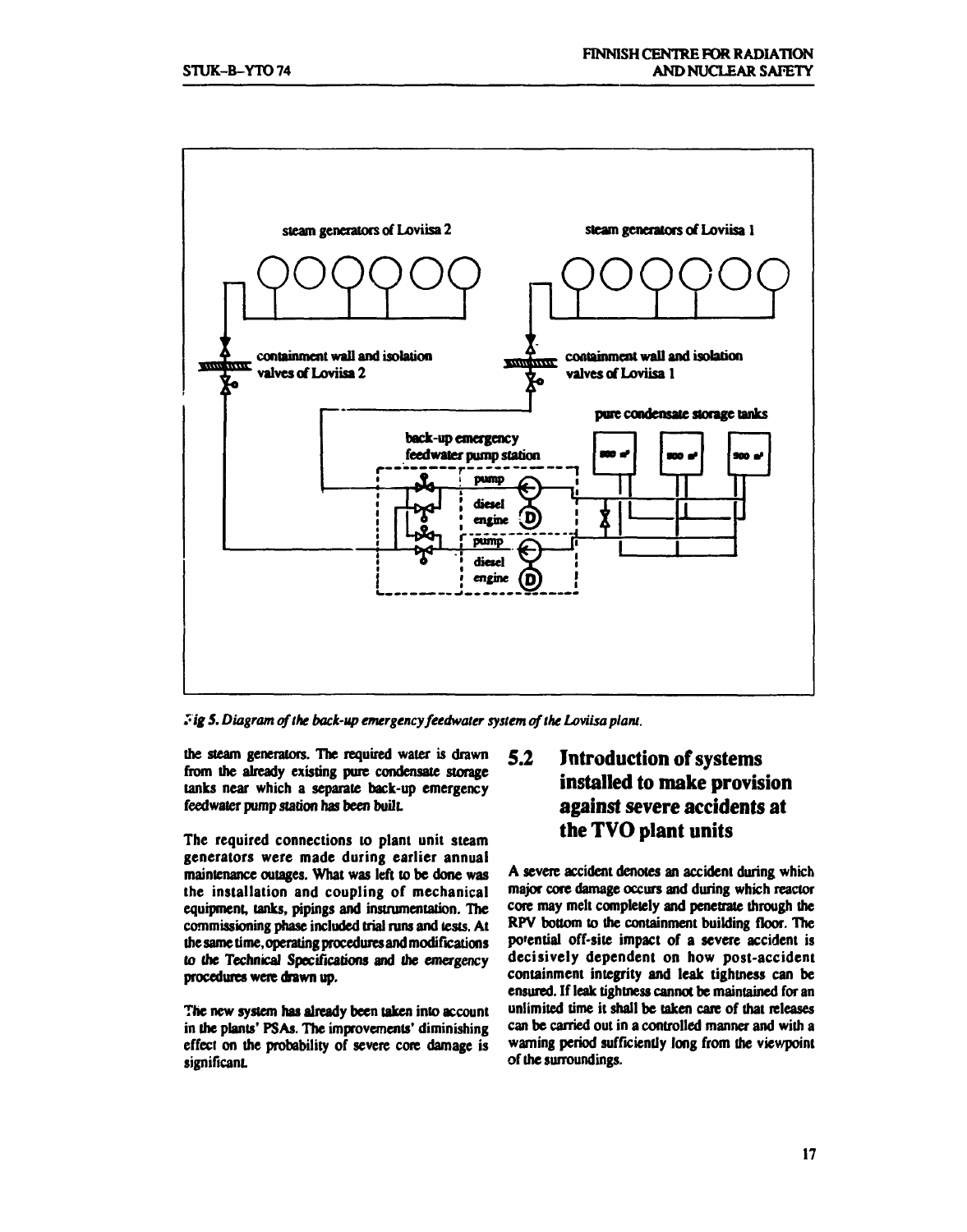**At the TVO plant units, a plan has been accomplished which aims at both preventing the turning into a severe accident of design basis accidents used in the original design and to mitigating the off-site impact of potential severe accidents. Therefore, the plant units have been fitted with a containment overpressure protection system, a containment filtered pressure suppression system and a water filling system. Also, the containment lower space penetrations have been protected and new measurement equipment have been installed at the plant units. A schematic presentation of the systems is given in Fig 6.** 

**With the containment overpressure protection system, a quick overpressurization of the containment and its failure is prevented if the containment's regular pressure suppression into the condensation pool**  **designed for accidents would not function. The containment is designed to function so that in case of a break of a pipe containing reactor water or steam in the containment upper space, the so called dry well, the released steam would be relased via the blow-down pipes to the condensation pool where it would cool down to water. If this steam, for one reason or the other, could not be directed to the condensation pool it might overpressurize and fail the containment. Emergency cooling system piping which goes via the containment walls might fail and an accident could result which could have even severe off-site consequences. The new system installed consists of a large-size pipeline which is equipped with a bursting disc. The pipeline penetrates the reactor building wall. There are two successive isolation valves on the pipeline for resuming containment teak tightness after** 



*Fig 6. Diagram cf the systems installed at the TVO plant to prevent serious accidents and to mitigate the consequences of potential accidents.*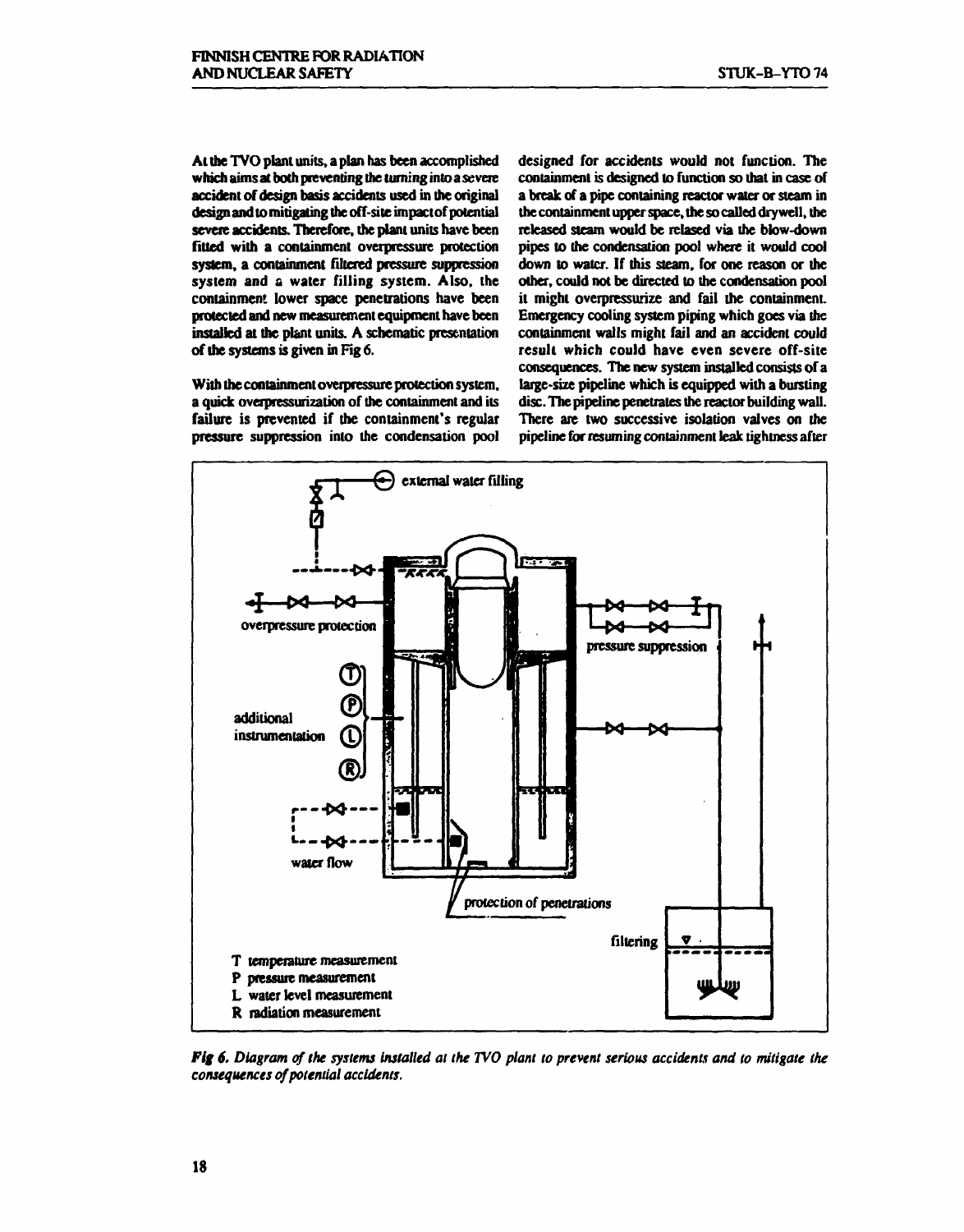**the failure of the bursting disc. There arc no filtering equipment in the system since the reactor loop pipe rupture accident which is used as the basis of original plant unit design, would not directly cause such significant fuel failures as would result in nuclear fuel fission products being released into reactor water.** 

**The containment pressure suppression system is intended for use during a post-accident situation during which external releases of radioactive steam and gas are essential to maintain containment integrity. This situation might arise if residual heat removal did not function. This would raise containment pressure so high in die long run that containment integrity would be endangered. The system consists of two parallel pipelines, a combined water pool and aerosol filter and an exhaust line which leads to the plant stack. A continuous-motion radiation measurement system has been installed in the exhaust line.** 

**With the containment water filling system, the plant unit can be brought back under control after a severe**  accident. With this system, the containment can be **filled with water up to the upper edge of the reactor core. During this filling, the water storage tanks of the**  fire water systems of the plant units or totally external **water sources can be used. Water filling can be accomplished e.g. by using fire engine pumps and via the nozzles in the reactor building outer wall. Water pumped to the containment via the containment vessel spray system nozzles washes radioactive aerosols from the gas phase effectively, reducing release risks at the same time. Cold water reduces also containment pressure and gives thus more time for off-site preparations against a controlled release of radioactive containment g&ses.** 

**During a severe accident, core melt may penetrate RPV bottom and drop on the floor of die containment's so called lower dry well. The core melt might damage electricity, piping etc penetrations and further melt die containment concrete floor. This is prevented by filling die dry well with water before die through-melt of the RPV bottom. Water is fed from the condensate pool via die already existing pipelines. Despite this filling option, penetrations in die dry well are specially protected against die direct drop of core melt and debris on die penetrations.** 

**Accident management requires reliable information on the conditions which prevail inside the containment. For this purpose, new pressure, temperature and water level measurement equipment**  **have been installed inside die containment which are designed to function in circumstances prevalent during severe accidents. The new measurement equipment receive electricity from their own, independent battery backed electricity supply system dimensioned for a 24-hour break in electricity supply.** 

**The systems were introduced at die beginning of 1990. Apart from system and equipment installations and testing, making provisions against severe accidents has also required plant procedures development and personnel training.** 

**During 1990, modifications of die containment radiation measurement system are due. After die accomplishment of dwse modifications, assessment of radioactive releases widu'n the containment during an accident will be facilitated. Furthermore, Industrial Power Company Ltd will design a sampling system in die exhaust line of die containment filtered pressure suppression system.** 

### *53* **Release of radioactivity at the FiR 1 research reactor**

**The Technical Research Centre of Finland operates a FiR 1 research reactor in its Reactor Laboratory in Otaniemi, Espoo. The reactor is of die Triga Mark II type. The reactor's thermal power is 250 kW which is about two ten thousandth parts of die thermal power of one Loviisa nuclear power plant unit. The reactor is used for training, research and generation of short-lived radioactive nuclides. The reactor is generally in power operation daily during regular working hours.** 

**On Friday 9.3., at the FiR 1 reactor, 20 g of liquid, easily evaporating bromium compound, ethyl bromide, was irradiated in an irradiation and pressure resistant titanium capsule. About half an hour from end of irradiation, the irradiated sample was transferred covered to a car of die company which ordered the sample for transportation. As a consequence of die transfer, the reactor exit room radiation monitoring device sounded an alarm which continued even after die sample had been taken away.** 

**In die reactor laboratory it could be clearly noted diat die event was due to a low but unanticipated release of radioactive bromium compounds which were in a**  gaseous state (bromium 80, half-life 17 minutes and **bromium 82, half-life 35 hours) from die irradiated sample along its transfer route. Widi die help of die**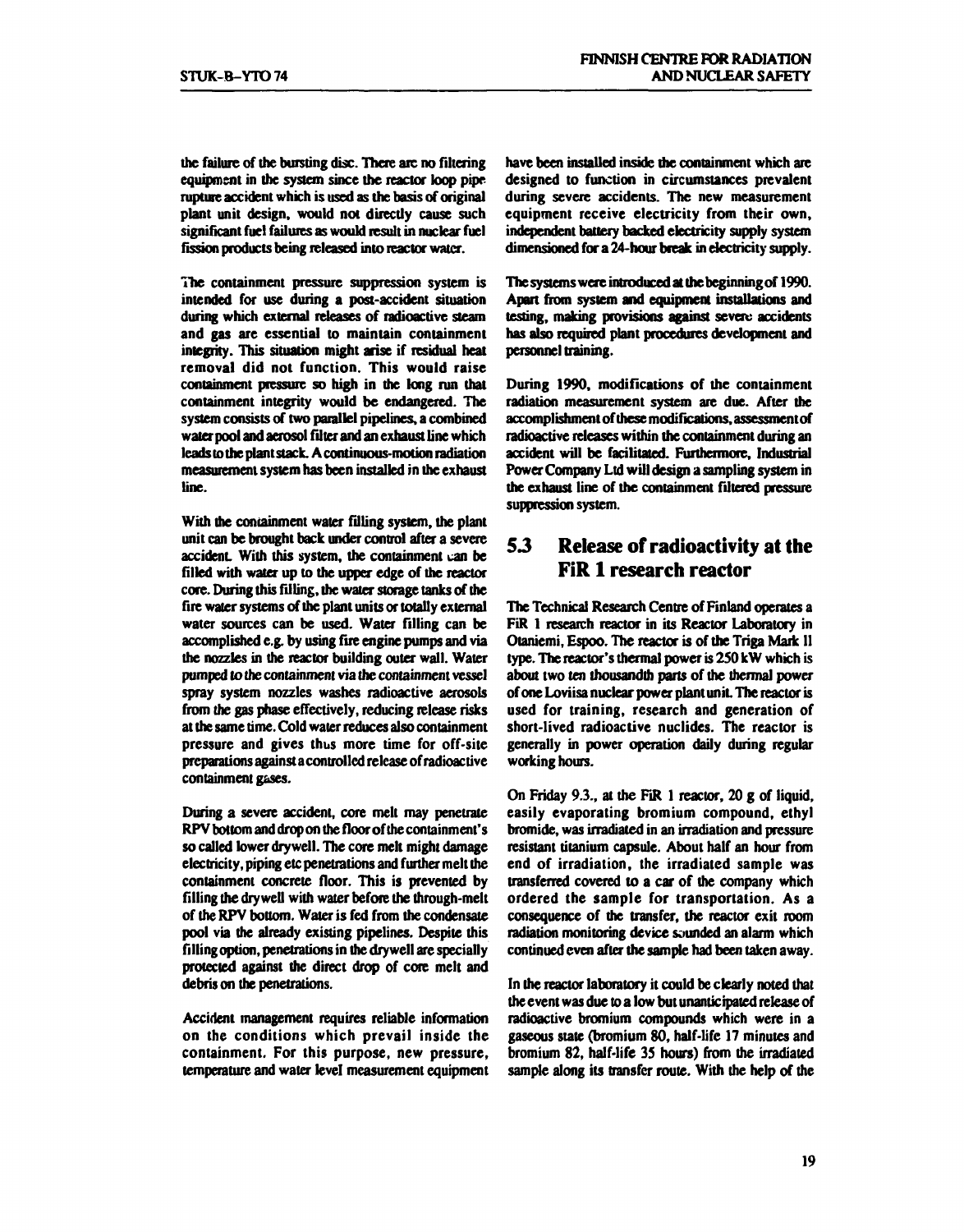**accomplished measurements and actions, it could be ascertained that the released concentrations had no safety significance for the surrounding population.** 

**On the same day, whole body measurements were conducted for four people at the laboratory of the**  Finnish Centre fo: Radiation and Nuclear Safety to **find out die radioactive substances they had possibly**  received in their bodies. In this case, the amounts of **radioactive materials people had received in their bodies were noted to be very low (less than one thounsandth part of the annual dose limit).** 

The FiR 1 reactor resumed operation on 27.3. Before **start of operation, the reactor's activation tube into which bromium compounds could have become**  **attached during irradiation was terporarily withdrawn from use for a special clean up.** 

**After about a month's time from the event, the Reactor Laboratory inspected the irradiation capsule of die sample in question. It was noted to be leak tight. It is possible diat a minor amount of bromium ended up outside gasket rings during fill-up and that the release**  of radioactivity originated in this share.

**As a consequence of die event, die reactor laboratory will make changes in its sample irradiation practice. It**  will thus be ensured more efficiently than before that **no unanticipated releases of radioactivity to working spaces will occur in connection widi irradiations.**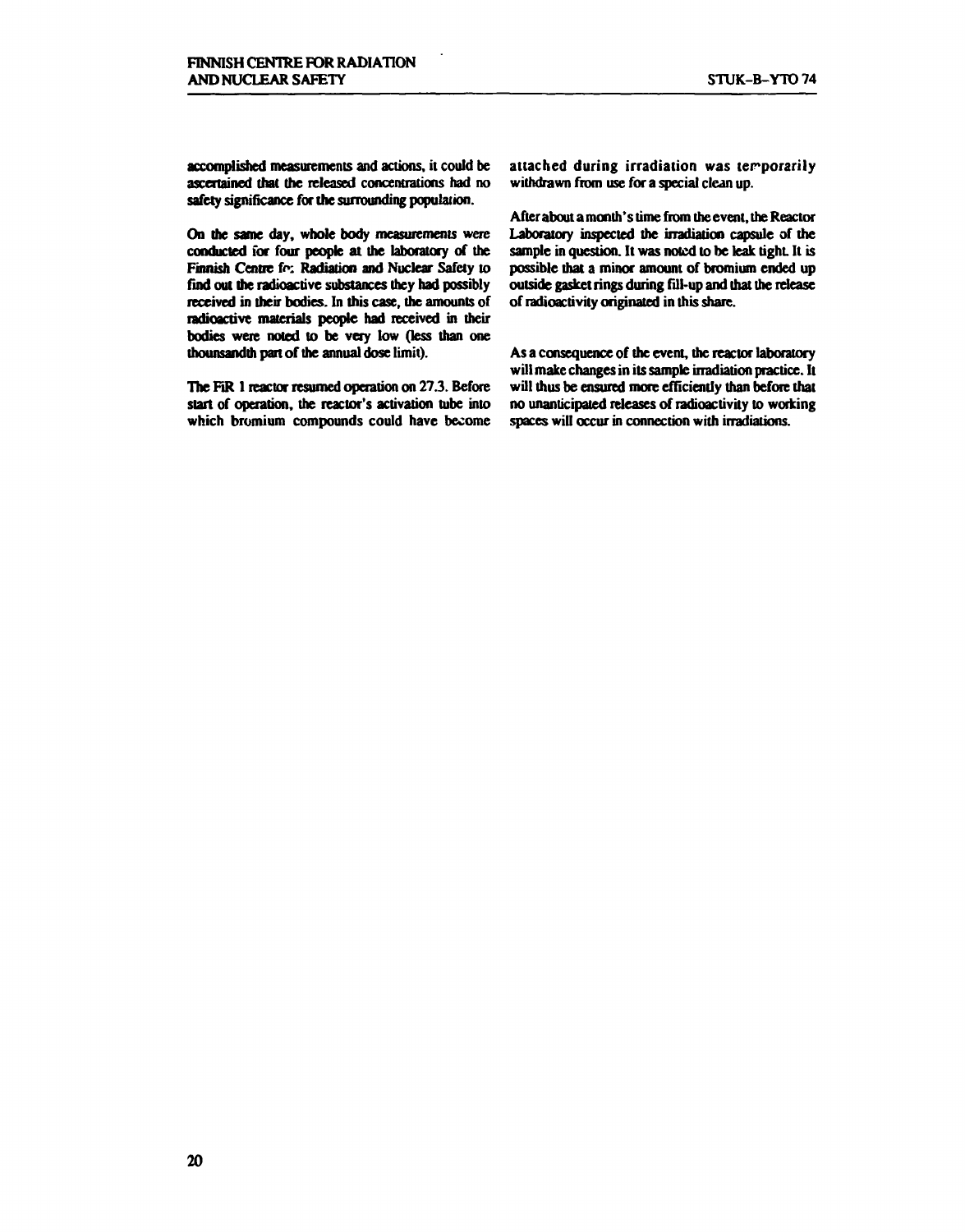### **APPENDIX 1**

## **REGULATORY CONTROL OF NUCLEAR FACILITIES**

The regulatory control perforemd by the Finnish **Centre for Radiation and Nuclear Safety encompasses the following areas (the granting of the licenses mentioned in parentheses is recommended when the control activities have been completed and no reason for withholding die license has arisen):** 

**Construction Phase** 

- **Preliminary plans of die nuclear facility**
- **Location and environmental effects of the plant**
- **Arrangements for nuclear fuel and nuclear waste management (Decision in principle)**
- **Preliminary safety analysis report on die planned structure and operation of the plant as well as the preliminary safety analyses**
- **Safety classification of components and structures**
- **Quality assurance plan**
- **Plans concerning nuclear fuel and nuclear waste management**
- **Physical protection and emergency preparedness (Construction permit)**
- **Construction plans, manufacturers, final construction and installation of components and structures**
- **Performance tests of systems**
- **Final safety analysis report on die structure and operation of the plant and the final safety analyses**
- **Composition and competence of die operating organisation**
- **Technical specificstions**
- **Nuclear fuel management and safeguards**
- **Methods of nuclear waste management**
- **Physical protection and emergency preparedness (Operating licence)**

#### **Operating Phase**

- **Start-up testing at various power levels**
- **Maintenance, inspections and testing of components and structures**
- **Operation of systems and die whole plant**
- **Operation and competence of die operating organisation**
- **Exceptional events**
- **Repairs and modifications**
- **Refuelling**
- **Nuclear fuel management and safeguards**
- **Nuclear waste management**
- **Radiation protection and safety of die environment**
- **Physical protection and emergency preparedness**
- **Observance of quality assurance programme**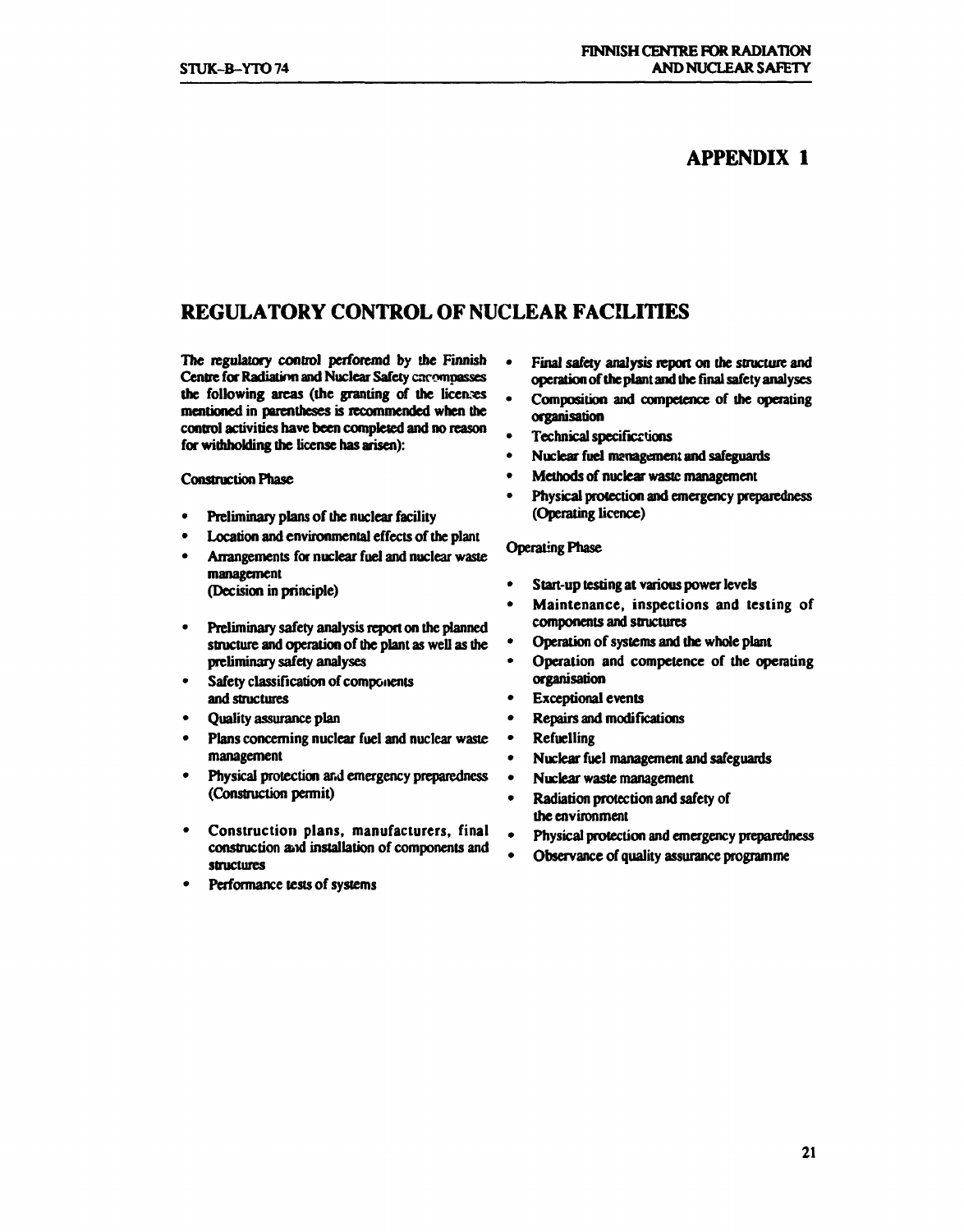# **APPENDIX 2**

| <b>Plant</b><br>unit | Start-up  | Commercial<br>operation | Rated power<br>(gross/net.MW) | Type,<br>supplier                                    |
|----------------------|-----------|-------------------------|-------------------------------|------------------------------------------------------|
| Loviisa 1            | 8.2.1977  | 9.5.1977                | 465/445                       | Pressurized water reactor<br>(PWR), Atomenergoexport |
| Loviisa 2            | 4.11.1980 | 5.1.1981                | 465/445                       | Pressurized water reactor<br>(PWR), Atomenergoexport |
| <b>TVOI</b>          | 2.9.1978  | 10.10.1979              | 735/710                       | Boiling water reactor<br>(BWR), Asea Atom            |
| <b>TVO II</b>        | 18.2.1980 | 1.7.1982                | 735/710                       | Boiling water reactor<br>(BWR), Asea Atom            |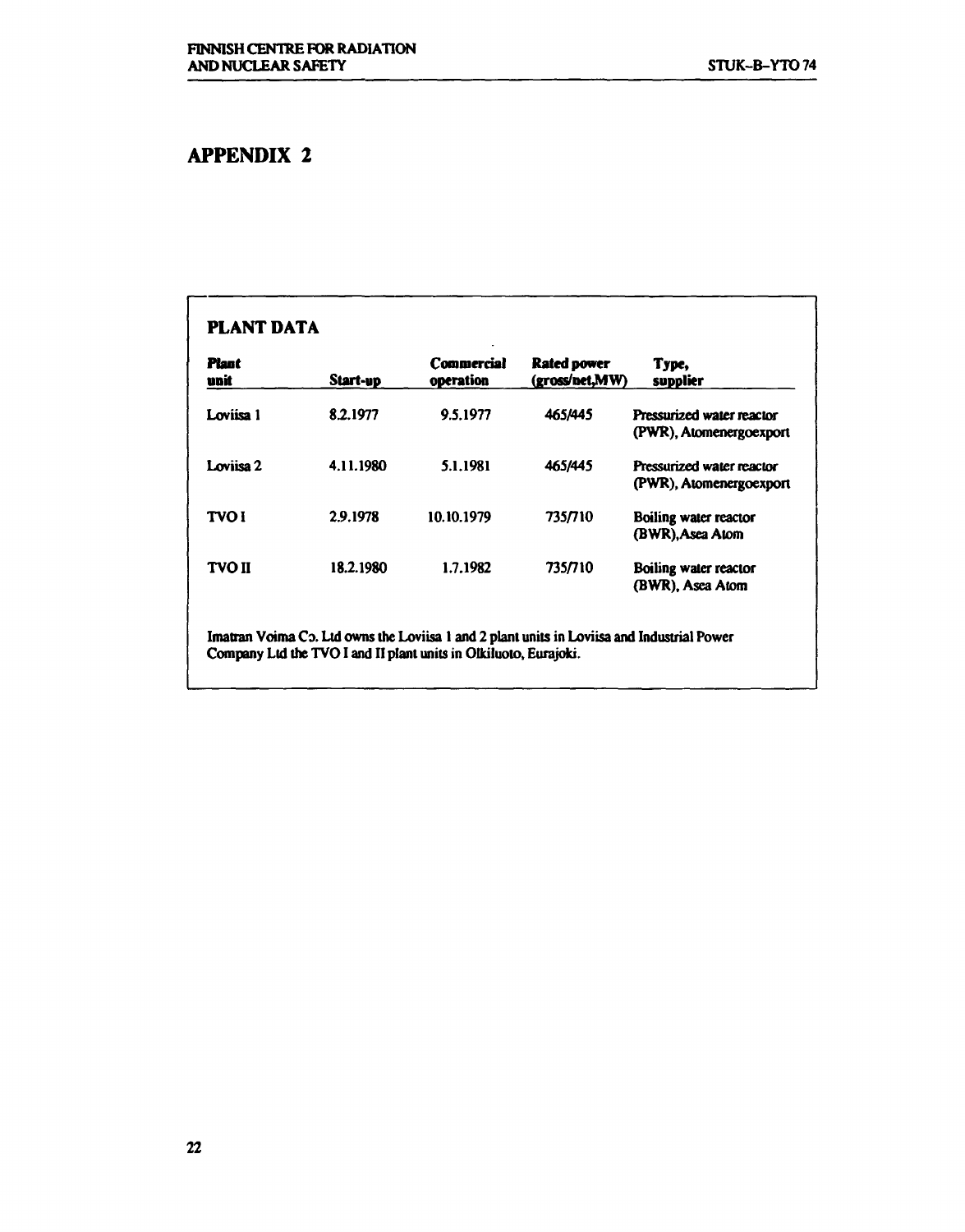# **Experts**

**The following individuals participated in the drawing**  up of this report:

**Riitta Hanninen Seppo Klemola Jouko Marttila Olli Nevander Mervi Olkkonen (translation) Pentu'Rannila** 

**Heikki Reponen Veli Riihiluoma Pekka Salminen Kirsti-Liisa Sjöblom Seija Suksi Olli Vilkamo**